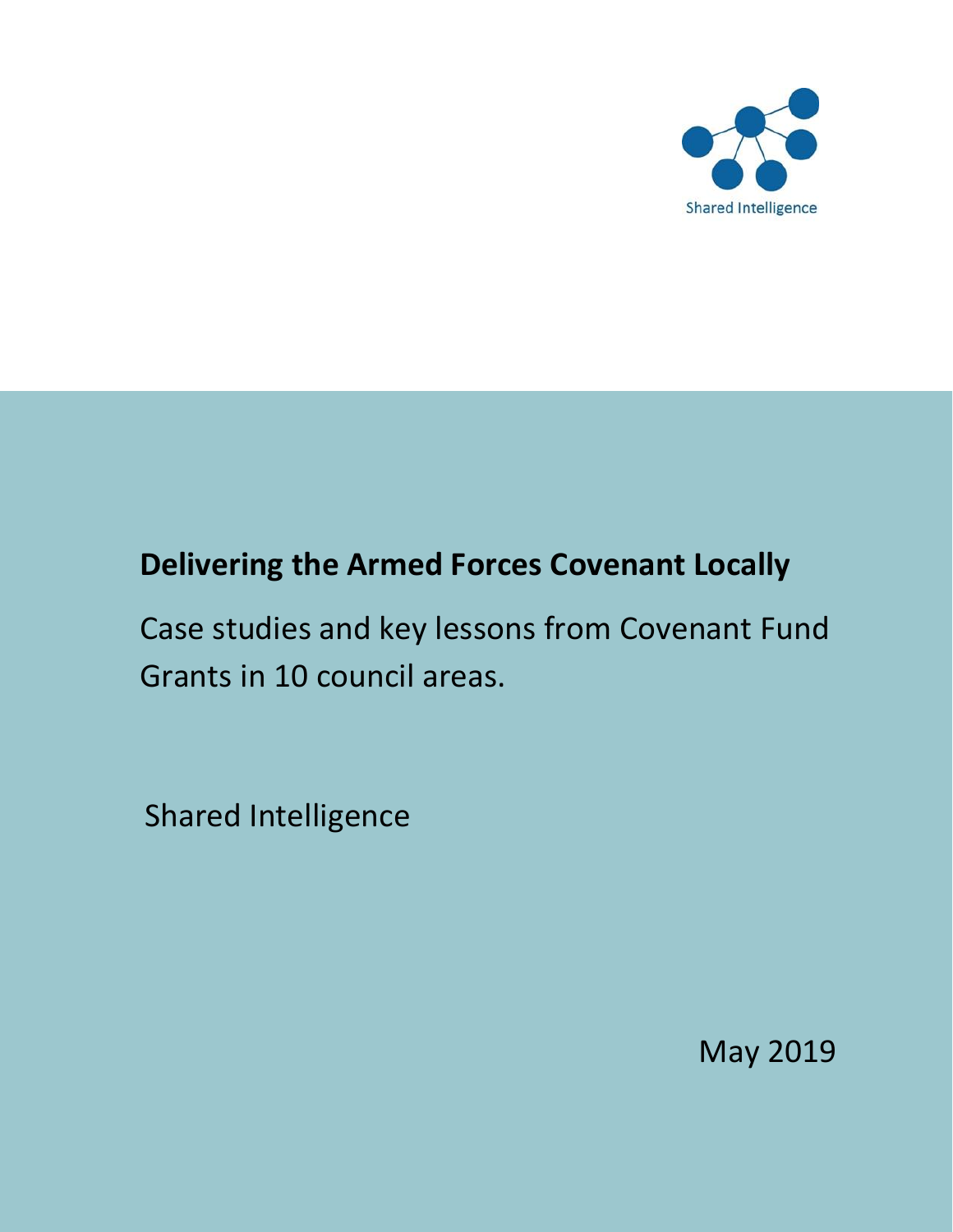# 1 Introduction

- 1.1 The Armed Forces Covenant, launched in 2012, is a promise by the nation that those who are serving in the Armed Forces, or who have served, and their families, are treated fairly and do not suffer disadvantage as a result of their service. During its seven years existence, it has been signed by every council in the country along with over 3,000 business and other organisations.
- 1.2 The Annual Population Survey<sup>1</sup> estimated that there were 2.5 million veterans in households across Great Britain in 2016 and were estimated to make up 5 per cent of household residents in England. There are currently 144,200 full-time, and 35,060 reserve members of the UK Armed Forces<sup>2</sup>. Data is limited on the number of spouses and partners of serving personnel, but in 2018 there were 49,800 Service Family Accommodation properties in the UK<sup>3</sup>.
- 1.3 The Covenant Fund, launched in 2015, is delivered by the Armed Forces Covenant Fund Trust and has £10 million to fund projects which support the delivery of the Covenant and benefit the Armed Forces Community each year. Amongst a wide-ranging programme of activity, the Fund awarded 17 large grants to local authorities in England in 2016/17, the majority of which will be completed by the end of this year. Alongside this, the Fund awards grants to local projects up to a value of £20,000.
- 1.4 Local authorities and their partners have taken advantage of this funding to better understand the presence and needs of the Armed Forces Community and to take action to meet those needs. The Local Government Association commissioned Shared Intelligence to pull together ten case studies of projects supported by the Covenant Fund. This report presents the results of that research. It provides a pen portrait of each case study and summarises the key learning from each. We also highlight some key lessons from the ten case studies as a whole for councils, government and the Covenant Fund Trust.
- 1.5 The case studies are based on telephone interviews with around four stakeholders in each area including the project officer, a representative of the Armed Forces Community, a key local stakeholder and a senior councillor or council officer. The lessons learned section was informed by a sense-making workshop attended by project leads, the LGA and the Ministry of Defence's Covenant Team.
- 1.6 This report highlights the action that councils and their partners are taking to deliver the objectives of the Armed Forces Covenant and the important part that the Covenant Fund is playing in supporting that action. It provides examples of good practice and evidence of the steps that councils are taking to ensure that members of the Armed Forces Community are treated fairly and do not suffer disadvantage as a
	- $\overline{\phantom{a}}$ 1

3

[https://assets.publishing.service.gov.uk/government/uploads/system/uploads/attachment\\_data/file/654734/201](https://assets.publishing.service.gov.uk/government/uploads/system/uploads/attachment_data/file/654734/20171023_-_APS_2016_Bulletin.pdf) [71023\\_-\\_APS\\_2016\\_Bulletin.pdf](https://assets.publishing.service.gov.uk/government/uploads/system/uploads/attachment_data/file/654734/20171023_-_APS_2016_Bulletin.pdf)

<sup>2</sup> <http://researchbriefings.files.parliament.uk/documents/CBP-7930/CBP-7930.pdf>

[https://assets.publishing.service.gov.uk/government/uploads/system/uploads/attachment\\_data/file/713818/UK\\_](https://assets.publishing.service.gov.uk/government/uploads/system/uploads/attachment_data/file/713818/UK_SFA_Publication__2018_.pdf) SFA\_Publication \_ 2018 .pdf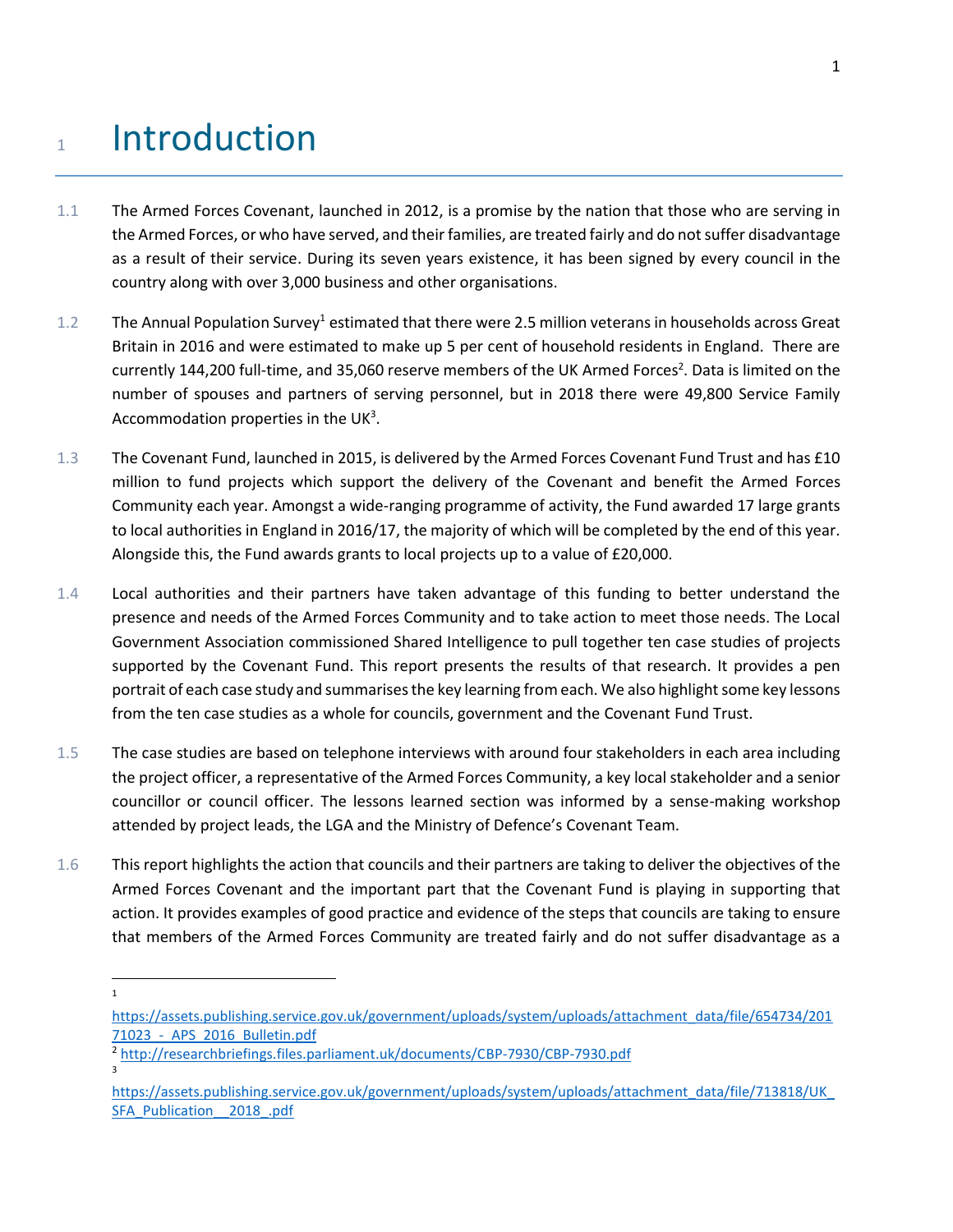result of their service. The research demonstrates that without receiving Covenant Fund grants the projects would not have been delivered to the same scale, and the value of the action in each area would not have been achieved. It highlights the wealth of resources that have been developed and which can be used by those councils which are less advanced in the development of actions to help deliver the Armed Forces Covenant.

- 1.7 The research highlights a number of lessons for councils and Government to take forward, which are set out in detail in section four of this report, and include:
	- The importance of high-quality data and intelligence in order to both design and deliver high quality services, and understand level of need;
	- The value of establishing a comprehensive library of the material and products that have been developed using Covenant funding and ensuring that any future rounds of Covenant funding builds on this work rather than duplicates it;
	- The need for greater collaboration with service providers during, before and after transition which could help to meet the needs of the Armed Forces Community and prevent them from needing longer term, and expensive, state support.
- 1.8 The report builds on our previous research into local government and the Covenant which culminated in the report, Our Community - Our Covenant<sup>4</sup>. It adds to the growing body of research on action that councils and their partners are taking to ensure that members of the Armed Force Community are not disadvantaged when accessing their services. This growing body of research is beginning to craft a picture of the impact of the Covenant on the Armed Forces Community, but more evidence of impact is needed in order to demonstrate this more effectively.

 $\overline{\phantom{a}}$ 

<sup>4</sup> <https://www.fim-trust.org/wp-content/uploads/2017/06/Covenant-Report-2nd-Ed.pdf>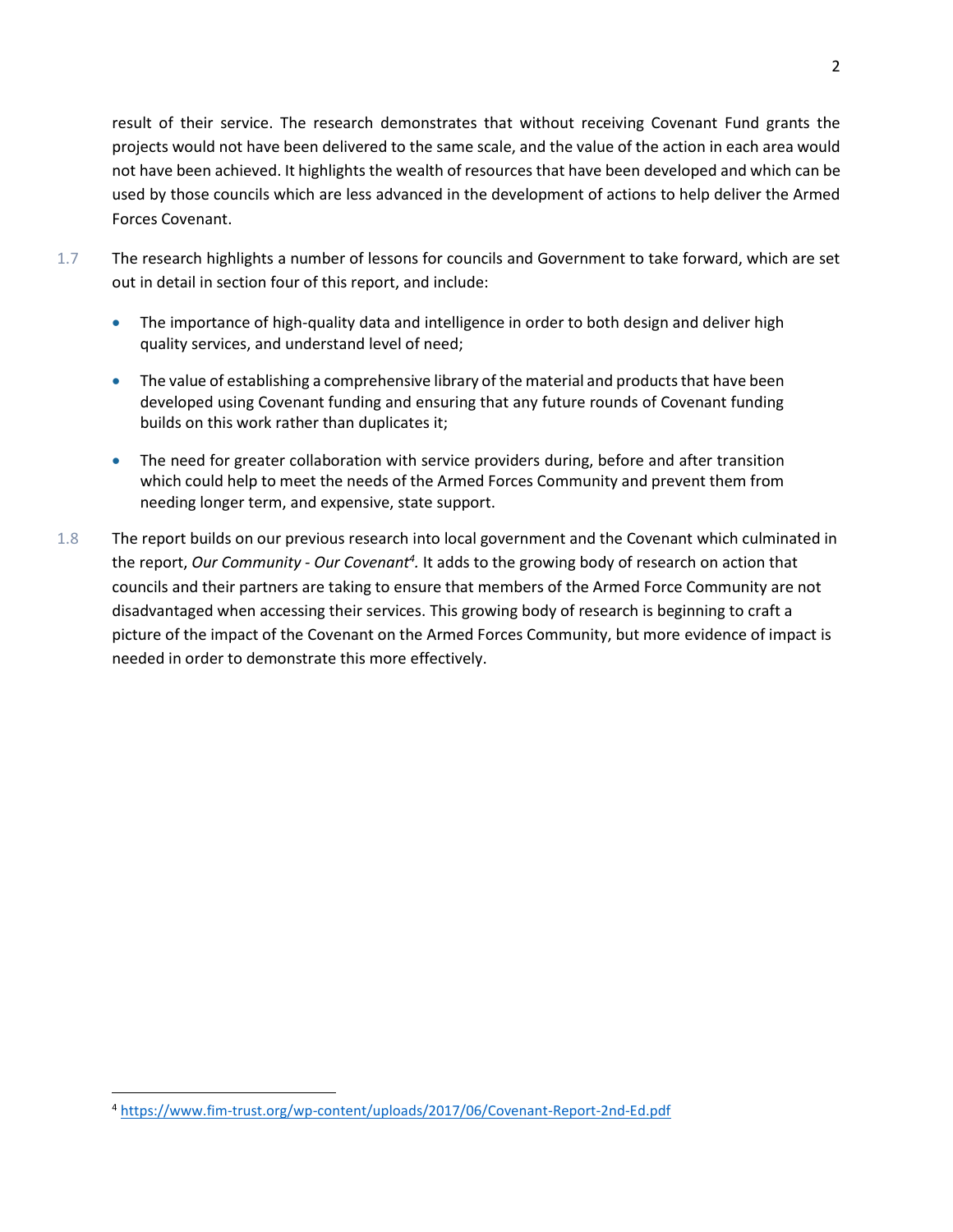# <sup>2</sup> Areas of activity

- 2.1 The ten case studies were chosen to reflect a range of geography, type of council, presence of the Armed Forces Community and type of project. The case studies, which are described in more detail in the next section, are:
	- A Partnership approach to embedding the Covenant in Charnwood, Melton and Rushcliffe;
	- Forces Connect South East;
	- The Armed Forces Community Outreach Service, in the North East;
	- Greater Manchester's Person-Centred Approach;
	- The Sub-regional Armed Forces Covenant Partnership centred around the Humber;
	- The York and North Yorkshire Partnership;
	- The South West Armed Forces Covenant Project;
	- The Warwickshire Armed Forces Covenant e-learning programme;
	- Westminster RAF Centenary Community event; and
	- Veteran Housing Support Project in Wolverhampton.
- 2.2 Each of these projects is different, reflecting the characteristics of the area, the nature of the Armed Forces presence and local priorities. There is, however, a core set of activities which feature, to a greater or lesser extent, in each of the case studies. We summarise these activities below.

#### **Needs assessment**

2.3 For most areas considering what action to take to deliver the Armed Forces Covenant, a first step is to get a better understanding of the presence of the Armed Forces Community in the area and their needs. Carrying out a needs assessment is an important feature of many of these case studies.

#### **Outreach and signposting**

2.4 Most of the projects involve action to meet particular needs of the Armed Forces Community. Common features include an outreach service, often provided by people with personal experience of service, or as the spouse of a serving person, and signposting to other service providers including charities.

#### **Training**

2.5 Despite there being an estimated 10 million members of the Armed Forces Community, there exists a lack of understanding of this community, their needs and the services they may require. Training packages have been developed for frontline staff, managers and commissioners and Armed Forces Champions.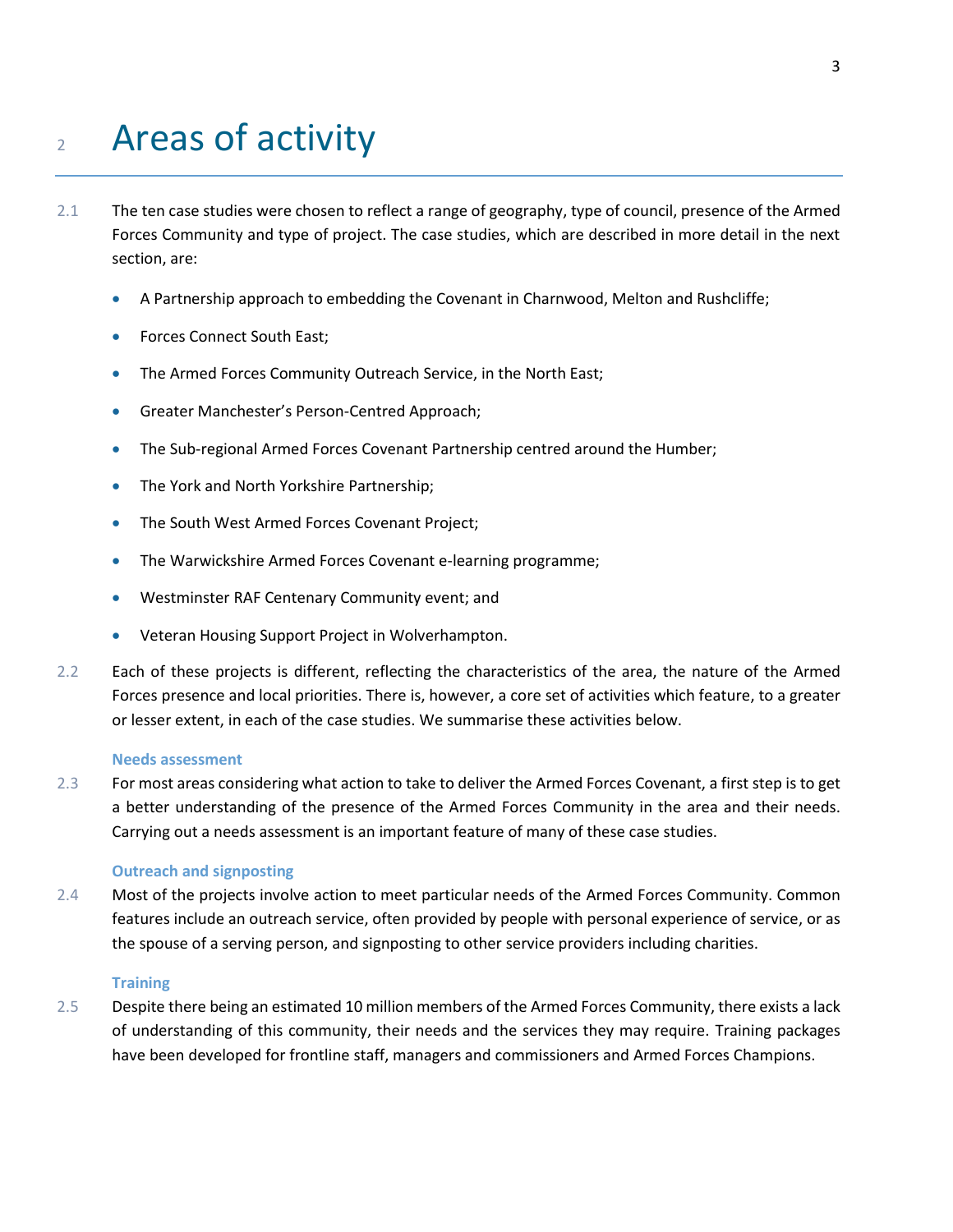#### **Advocacy and awareness raising**

2.6 In many areas, training aimed at key groups of staff and councillors is supplemented by broader awareness raising activity aimed at businesses, other local employers and the public.

#### **Collaboration**

2.7 One of the themes highlighted in *Our Community – Our Covenant* was the importance of collaboration between different organisations. Collaboration is also a common theme of these case studies, including collaboration between councils, between councils and the Armed Forces and between different service providers including the voluntary and charity sector.

#### **Intergenerational**

2.8 A theme explored in some of the projects is the value of intergenerational activity to meeting the needs of the Armed Forces Community and raising awareness of the community and its contribution to society.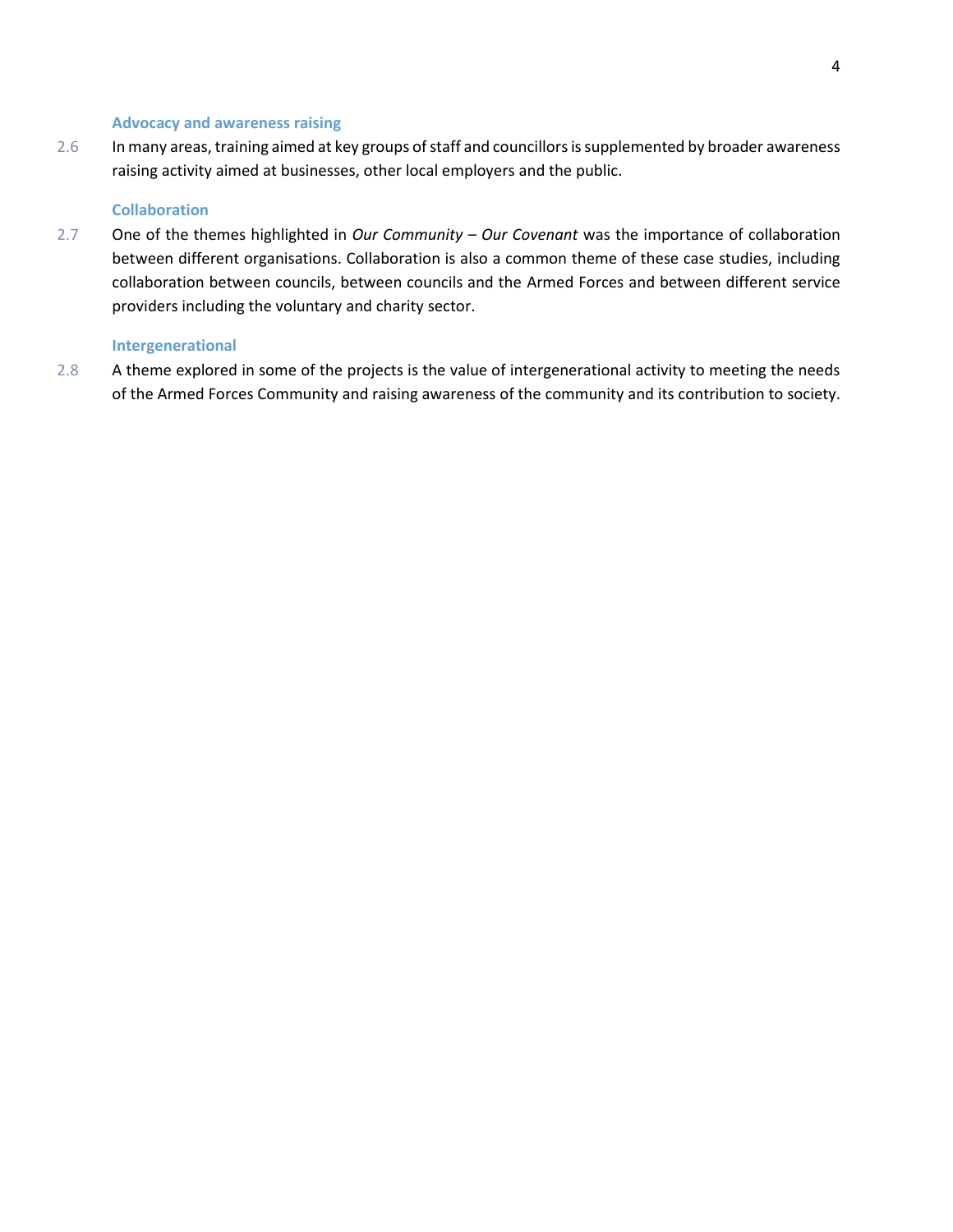# <sup>3</sup> Case studies

# **A partnership approach to embedding the Covenant in Charnwood, Melton and Rushcliffe**

The Armed Forces Community Covenant is a project through Charnwood, Melton, and Rushcliffe Borough Councils which aims to improve the councils', and third sector organisations', awareness of the Armed Forces Community through the area, and the Armed Forces Covenant, and better provide support to those members of the Armed Forces Community who need or request it. **3.2 Contact: Victoria Coomber Victoria.Coomber@charnwood.gov.uk**

The Armed Forces Community Covenant is a project being spearheaded by a partnership of three councils, Charnwood, Melton, and Rushcliffe. The project has had two phases, the first phase was more strategic, focused on embedding the principles of the Armed Forces Covenant into councils and the community. The second phase was more community focused and went further, specifically targeting harder to reach Armed Forces reservists and serving personnel, as well as rolling out the training to additional councils and organisations in the area and beyond.

The funding has been used to embed the Covenant in Charnwood, Melton, and Rushcliffe Borough Councils and organisations in the area. Specifically, they have:

- Mapped the Armed Forces presence in the area, using a survey distributed through organisations with links to the Armed Forces Community. With 206 responses, this helped develop an understanding of where veterans live and several other factors, including their main concerns, whether the GP knows they are a veteran, etc.
- Implemented training courses for staff across the council, and third-party organisations, so they have a better understanding of the Covenant and can better signpost veterans to sources of assistance. This training is being rolled out to councils and other organisations outside the current remit.
- Encouraged charities and other organisations, including GP's to sign and embed the Covenant in their way of working, for example, specifically asking the question 'are you a veteran?'. Procurement opportunities include information about the Covenant and an encouragement for winners to sign the Covenant.
- Developing a resource library which is available to charities, GP's and other third sector organisations for better signposting and response for veterans who need support.
- Identifying 'Community Champions' who will become trained advisors, working in rural areas, further spreading the ideas of the Covenant and the support that is on offer.
- Putting on events for the Armed Forces and veterans, as well as their families, such as breakfast clubs.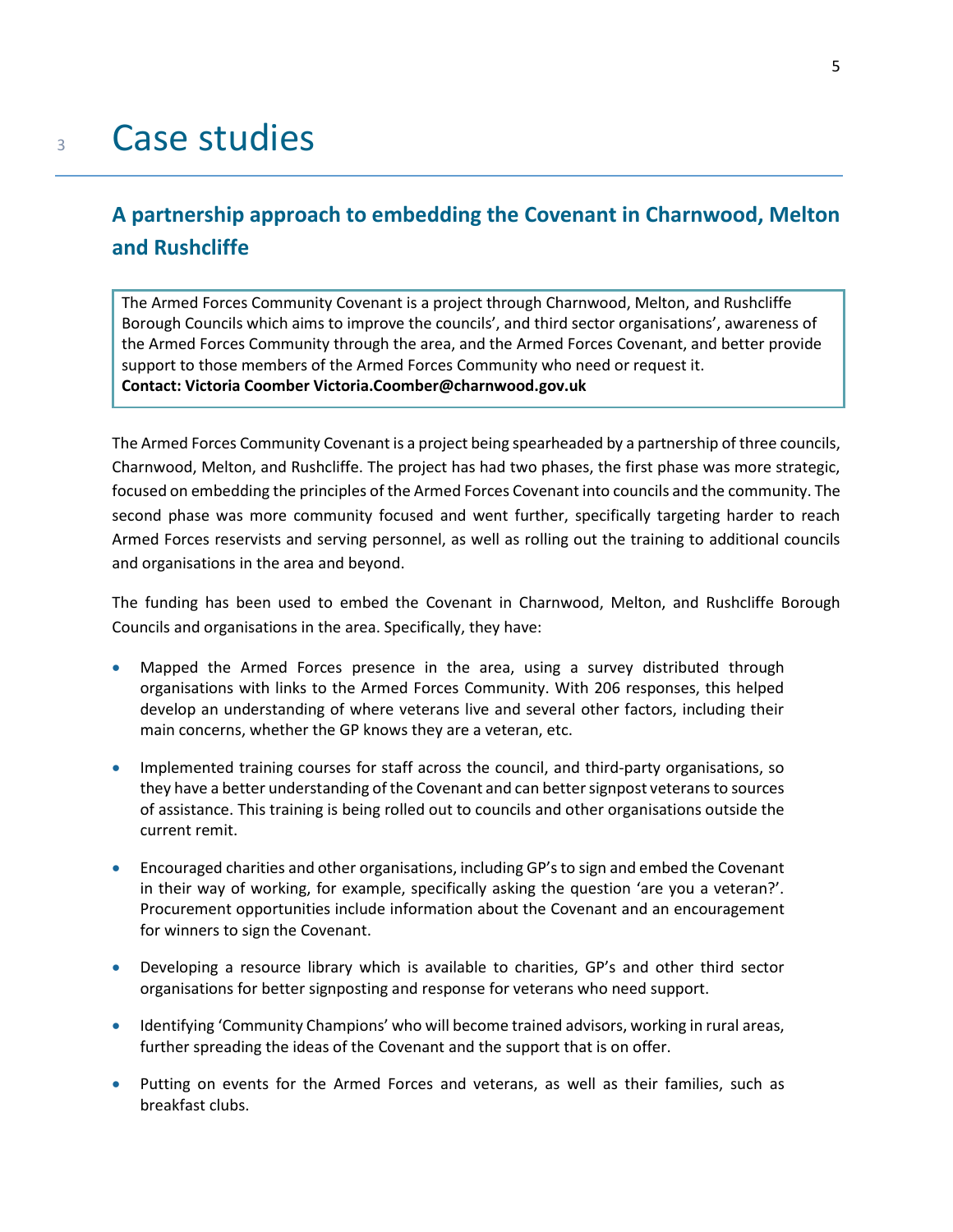There have been several successes as a result of the Covenantfunding. Phase one has resulted in a working relationship with over 70 charities, social enterprises and private businesses, with a further 100 community and social groups identified to partner with in phase two. There have been over 600 attendances at the two veteran's breakfast clubs, while on Armed Forces Day 2018, over 4,000 people attended Rushcliffe's 'Proms in the Park' event and over 22,000 attended Charnwood's town centre events. The project has 13 local partners either having signed or committing to sign the Covenant, and have got four national organisations, including Sky and Lidl, to sign. Citizens Advice have helped 7 extra cases, directing them to SSAFA or the British Legion. There has also been council support for reservists, including paid days off for training, and support for their return if they are called up.

Additionally, the councils have received further funding to provide training and consultancy to over 20 District, County and City councils and universities. They are going to write an action plan to encourage and enable them to meet their Covenant pledges and provide resources to maximise impact.

The funding has made a significant difference in the area, and it would have been difficult to achieve these results without it. In particular, the funding has enabled the employment of a good project lead, who is passionate about the project and can steer it, engaging with outside organisations. The end of the Covenant funding means the project will have to stand on its own, but there is a strong belief that the project is sustainable. The top down shift in perspective, encouraged by the Covenant, means there is a real ability for the project to continue. The resources document will also remain available, giving front line staff access to clear signposting to support the Armed Forces.

#### **Lessons learned**

- Covenant Grant funding was critical for the development and implementation of the project.
- It is important to have a central person who steers the project, and who is fully committed to driving the project to success.
- The project could not have been achieved nearly as successfully without the full engagement of third sector organisations and their willingness to adapt their way of thinking, implement specific actions related to veterans and sign the Covenant.
- Most people leave the military and are very successful, but some need a little extra support, therefore it is important to have a structure in place in which proud veterans are identified and given the support they need to find a house, job or medical support.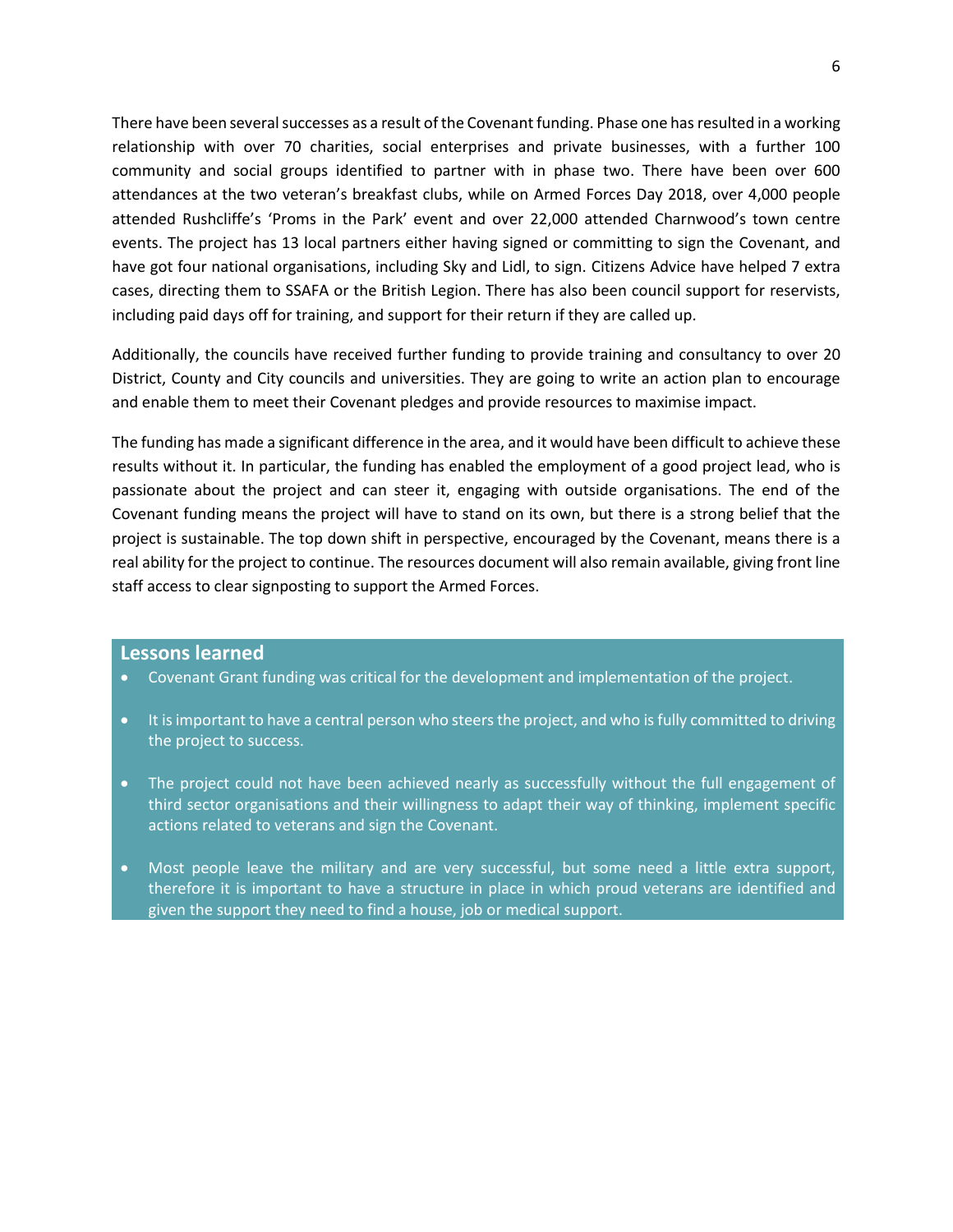# **Forces Connect South East**

FCSE is a partnership which exists to support the aims of the Armed Forces Covenant and promote a greater understanding and awareness of the issues affecting the Armed Forces Community within public services across the South East region. It aims to establish a common standard of quality service, for the Armed Forces Community as a whole, by providing training opportunities and signposting pathways to front line public service staff and councillors.

**Contact: Amanda Barnes amanda.barnes@surreycc.gov.uk**

<https://www.surreycc.gov.uk/people-and-community/armed-forces/forces-connect-south-east>

A partnership of councils in the South East including: The county councils of Surrey (lead council), Kent, Hampshire, East Sussex, West Sussex and the unitary authorities of Medway and Brighton and Hove. Other partners include: The NHS Armed Forces Networks, Sussex & Kent; 11 Infantry Brigade; SSAFA; RBL and the South East RFCA (SERFCA). The partnership functions at two levels. First, an officer group which involves an officer Armed Forces lead from each of the councils and officers from 11 Infantry Brigade and RBL. Second, a member's board which involves councillors and senior representatives of the local Armed Forces Community, NHS Armed Forces Networks, SERFCA and SSAFA. It is important to have buy-in from senior members of the council as well as from officers to keep up the momentum and maintain a consistent approach.

The key strands of the FCSE project are:

- Training packages: a four-hour accredited training course for officer level Armed Forces Champions in frontline services (Service Champions); a 2-hour overview for Councillor Armed Forces Champions; a one-hour briefing for call centre and frontline staff.
- An online e-learning package which was adapted from Warwickshire's e-learning module.
- An online e-learning employee mentoring package which targets HR leads to help them better understand the needs of service leavers coming into their organisation, and which encourages existing veterans to become mentors.
- A mobile app offering signposting pathways for members of the Armed Forces Community and practitioners.

The project has exceeded its initial targets and has engaged with over 4,000 people in some form of training, with around 750 trained Service Champions by the end of the programme. Equally, the mobile app was launched earlier this year, and has had over 600 downloads.

FCSE has enabled public services in the region to more effectively reduce the disadvantage that the Armed Forces Community face through the provision of training and effective signposting. The increase in knowledge and awareness has meant that services are able to intervene in any issues earlier, which helps both those in need at a much earlier stage and at the same time saves the public sector money.

The partnership has been a particularly important feature of this project; and will continue to be in ensuring the sustainability of FCSE. It has driven the project forward and enabled high quality work to be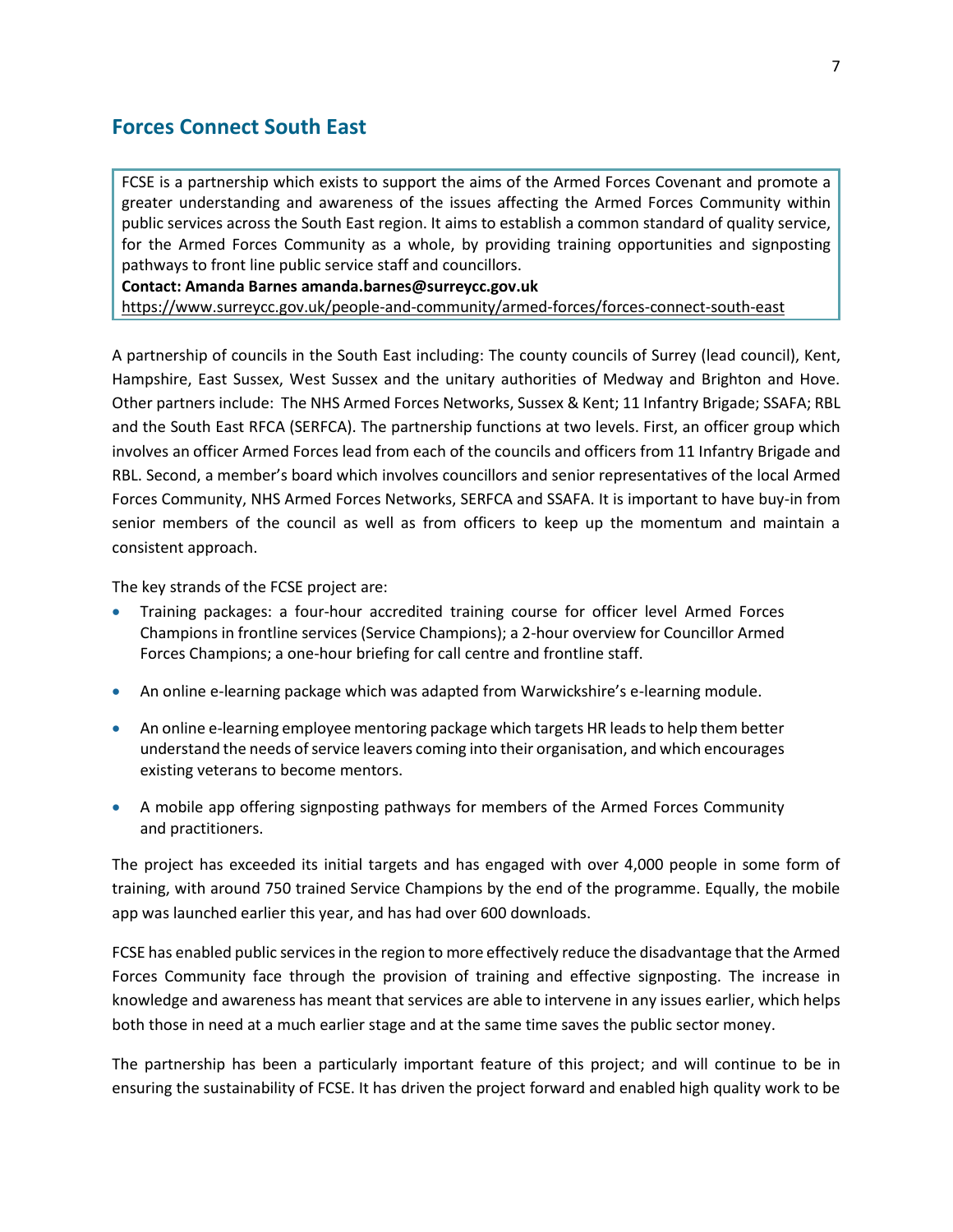achieved by being action focused. Key to the success of the project is the role of individuals and councils which are passionate about removing disadvantage faced by the Armed Forces Community in accessing services.

Similarly, the growth in communication across the region has been a key outcome of the project, both across public services and with the Armed Forces Community themselves. Engagement with the Armed Forces Community has gained momentum over the duration of the project.

Central to the design of the project, and its associated tools, was the notion that the training packages could be easily sustained and replicated across the country. As a result of this project, training material has been produced which, subject to an occasional refresh, can be used "off the shelf."

### **Lessons learned**

- The coordination of a project this size through a project officer is important and would not have been possible without the Covenant funding.
- The importance of buy in and leadership at a senior level.
- The importance of defining clear roles, responsibilities and expectations.
- A partnership which was driven by achieving action.
- There is now a need for a central resource which pools the tools from across the country to ensure that learning is shared more widely.

# • **Available resources**

- Free Forces Connect training and train-the-trainer workshops are being delivered across the UK between May and July 2019 to help kick-start the delivery of the training in other regions.
- All editable training course material will be made available for free through the Forces Connect toolkit on the LGA Knowledge hub. This will include sample training flyers and promotion material.
- E-learning employee mentoring package launched and available for any organisation to use. Available by clickin[g here.](https://rise.articulate.com/share/4wqx3HHfig4p-VO0L8cDCQFn71Z05En8)
- Forces Connect mobile app is available to download on Apple and Android search 'forces connect'. The app platform is also available for other councils to add their own local signposting information.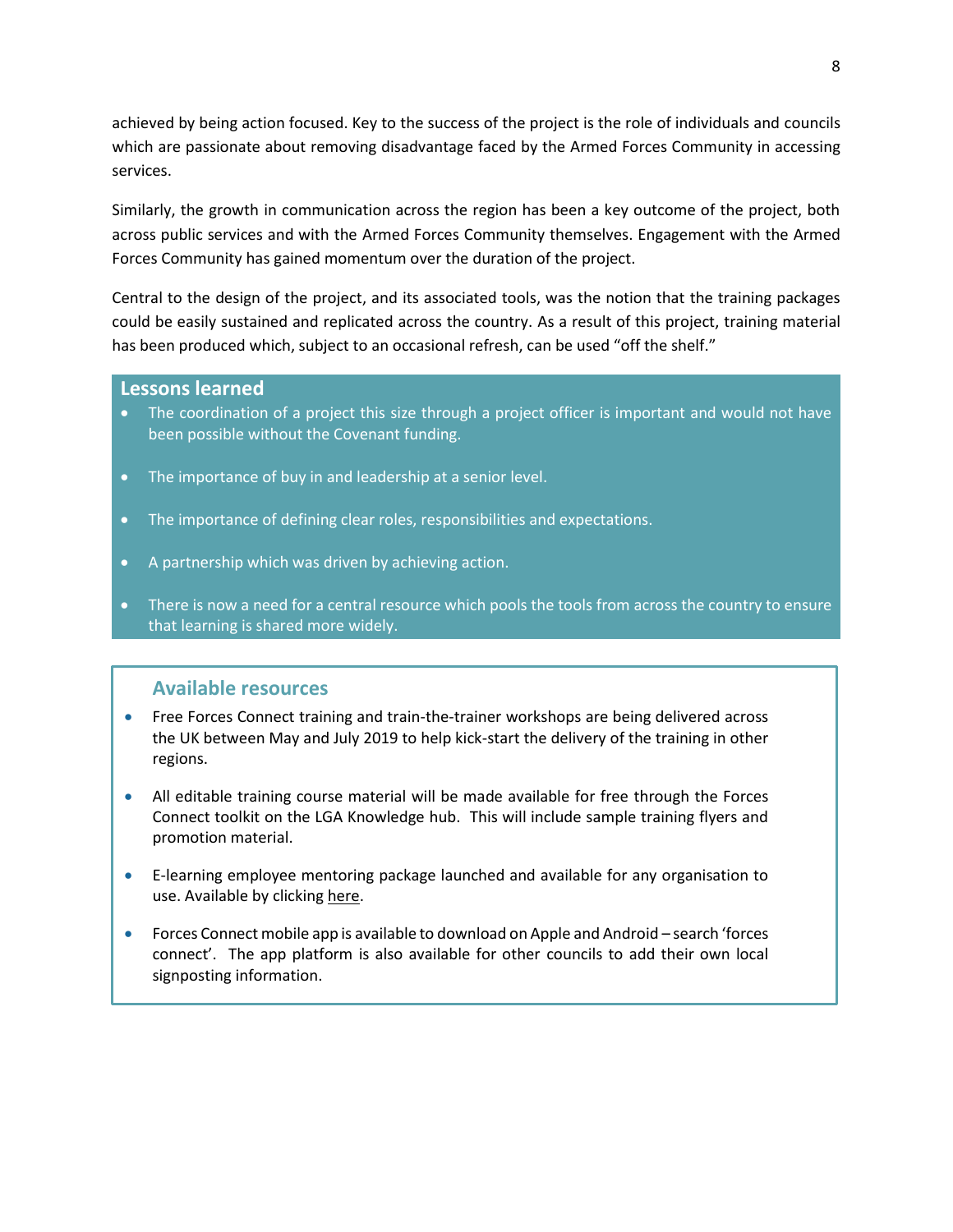# **The Armed Forces Community Outreach Service in the North East**

The Armed Forces Community Outreach Service operates across Gateshead, Newcastle, South Tyneside, Northumberland and Durham. It employs veterans as a single point of contact covering a range of support needs for members of the Armed Forces Community. The support workers are based in a housing setting.

**Contact: Abby Smith abigailsmith@gatesheadhousing.co.uk** <https://www.armedforcesoutreachservice.org/>

The service was launched in Gateshead. The service was then extended to cover Newcastle and South Tyneside. Most recently services have been established in Northumberland and Durham.

The fact that outreach workers are based in a housing setting is important: it is the service that members of the Armed Forces Community are most likely to access. The outreach workers have all served in the Armed Forces. This is an important feature of the service and is key to engaging with veterans and their families. The wide geographical coverage of the service is also seen as being important in providing a seamless responsive service.

In the first six months of 2018-19 the service handled 310 referrals, all of whom were offered advice and support. In Gateshead alone, over that period, it prevented 15 people from being evicted (saving an estimated £90,000) and secured funding to help eight people pay off rent arrears. The fact that the case workers have received SSAFA training means that they are able to access funding of this type.

Partnership working and collaboration is seen as being critical to the success of the service. It works closely with organisations such as SSAFA, Walking with the Wounded, The Royal British Legion and Age UK. The involvement of five councils means that support is available across a large area of the North East. Another important feature is its distinctive branding which has assisted in the marketing of its expansion.

The original service in Gateshead would not have been launched without a Covenant Fund Grant and Covenant funding has also been secured to support the extension to other councils. The service is increasingly sustainable. Several of the councils now employ the outreach workers on permanent contracts and others have employed them on fixed term contracts. Future developments are likely to include further expansion of the services and the provision of advice to councils elsewhere in the country.

The quality of the outreach service has also attracted other support for the Armed Forces Community to the area, most notably the decision of Walking with the Wounded (WWTW) to establish its second regional hub in Gateshead. Given WWTW's focus on early intervention with ex-service men and women who have found the transition to civilian life more difficult, the hub will provide a holistic approach to supporting vulnerable veterans into independence.

Gateshead Council's and the Gateshead Housing Company's very supportive approach to the Armed Forces Community and the success of the outreach service were key factors in WWTW's decision to locate the hub in the area. The hub will refer housing queries to the outreach service, as will its Project Nova, working with veterans involved in the criminal justice system.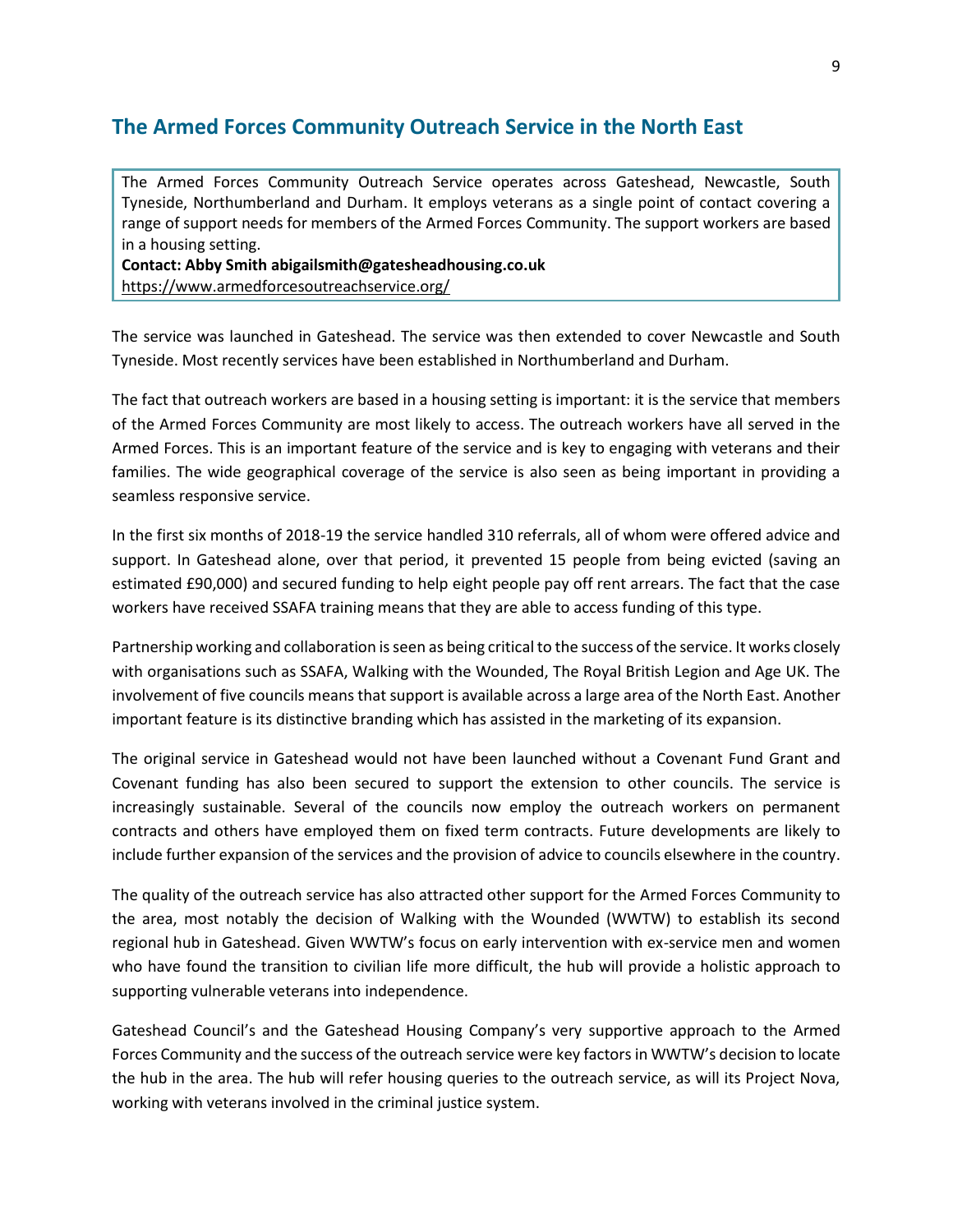The commitment of Gateshead Council's Armed Forces Champion and key council officers is widely seen to have contributed to the launch and expansion of programme. The need for the service was in part identified in the findings of a council scrutiny report. The North East is a very important source of recruits for the Army and the area is proud of its connections with the Armed Forces and their presence in the area.

#### **Lessons learned**

- Covenant Grant funding was key to the launch and expansion of the programme.
- The success of the programme hinges on the fact that all the caseworkers are veterans and that they are located in a housing setting.
- Collaboration between councils and housing providers and between local government and charities is critically important.
- The personal commitment of the Armed Forces Champion and relevant officers are also key factors.

# **Greater Manchester's Person-Centred Approach**

The Greater Manchester Combined Authority project is designed to deliver a person-centred approach to the issues faced by the Armed Forces Community by embedding it in place-based delivery. **Contact: Chris Thomas chris.thomas@greatermanchester-ca.gov.uk** [gmarmedforces.com](http://www.gmarmedforces.com/)

The aim of the Greater Manchester project is to link with the Ministry of Defence and other government departments to develop, and pilot, a minimum guaranteed offer for the differing cohorts of the Armed Forces Community, aiming to create pathways that are replicable across council and partner delivery nationally.

A Greater Manchester Armed Forces Covenant programme manager post has been created. The programme manager chairs a monthly meeting of the lead officers from each council in Greater Manchester. He sits in the combined authority's (CA) public service reform team which aims to transform the public service operating model across Greater Manchester. The work is overseen by the CA's public service reform board which enables links with, for example, the NHS and social housing providers.

A core aim is to create a pan-organisation network that becomes a knowledge base for supporting the Armed Forces Community based on the principle of co-production. Council data has been used to carry out a rudimentary needs analysis. A package of support is being created which is centred around placebased reform and which inculcates a supportive culture that wraps around those families who return to Greater Manchester.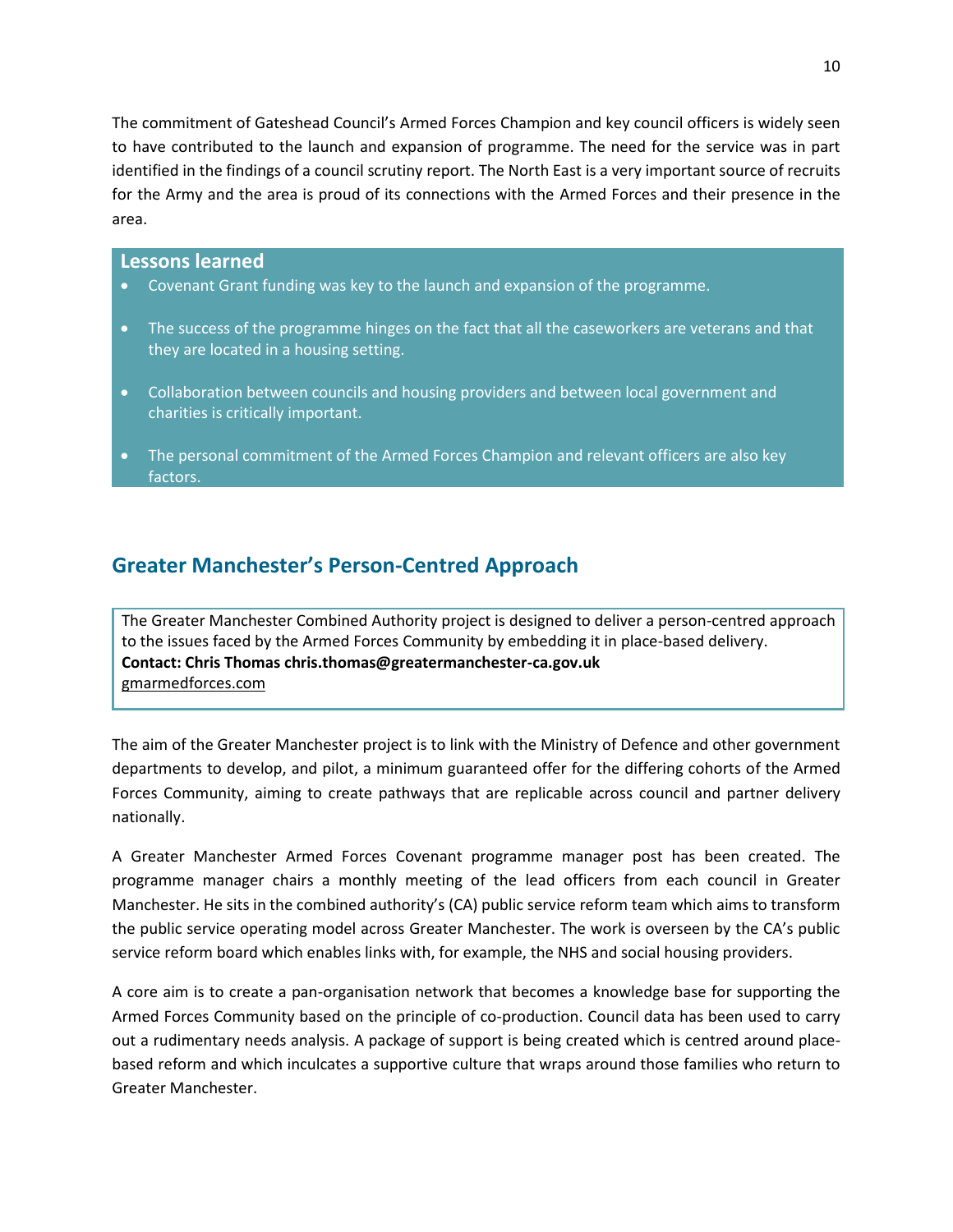The Greater Manchester Armed Forces Hub will provide advice and guidance on the services available to members of the Armed Forces Community. Minimum guaranteed offers are being developed for key areas including: housing and homelessness; the criminal justice system; health, mental health and social care; a youth and cadets strategy; reservists and their employers; and employment and skills. In order to generate awareness around each of these issues, and subsequent offers, a series of five innovative animated films are in the process of being produced; these are seen as the beginning of a concerted campaign to promote Armed Forces Covenant delivery in Greater Manchester.

A key strand of work is to establish a better understanding of the presence and needs of the Armed Forces Community in Greater Manchester. Systems and process are being redesigned to ensure that customers are asked whether they are members of the Armed Forces Community and that the answers are recorded and passed on the Armed Forces leads.

A Greater Manchester Transition Pilot Scheme is planned to provide a cohesive offer for families making the transition from military to civilian life in the areas. This will require buy-in from the MoD and the contracted resettlement service provider. The scheme will offer:

- A single point of contact to signpost individuals or families to the relevant council lead;
- A single point of contact for the MoD to pass information to for people leaving the Armed Forces;
- Targeted advice based on areas of need and geography.

The project reflects the identification of the need for a focal and co-ordination point across Greater Manchester. Other stakeholders, such as the Royal British Legion, stress the importance of achieving a more consistent approach across the area. In too many places action by a council is determined by personality rather than need. Covenant funding was pivotal in creating the post, but discussions are underway to put the co-ordinating function on a sustainable footing in order to embed coherency and benchmarked provision across the ten local authorities that comprise the CA.

The needs assessment has concluded that the Armed Forces Community in Greater Manchester comprises around ten percent of the population. This figure is proving to be an effective way of securing interest in this work.

### **Lessons learned**

- The value of meeting the needs of the Armed Forces Community across a wide area such as Greater Manchester;
- The important role of Covenant funding in enabling the creation of the programme manager role;
- The benefits of work to meet the needs of the Armed Forces Community taking place in the context of a wider public service reform programme;
- The need for action on the quality of the transition and to ensure that frontline staff ask whether customers are members of the Armed Forces Community.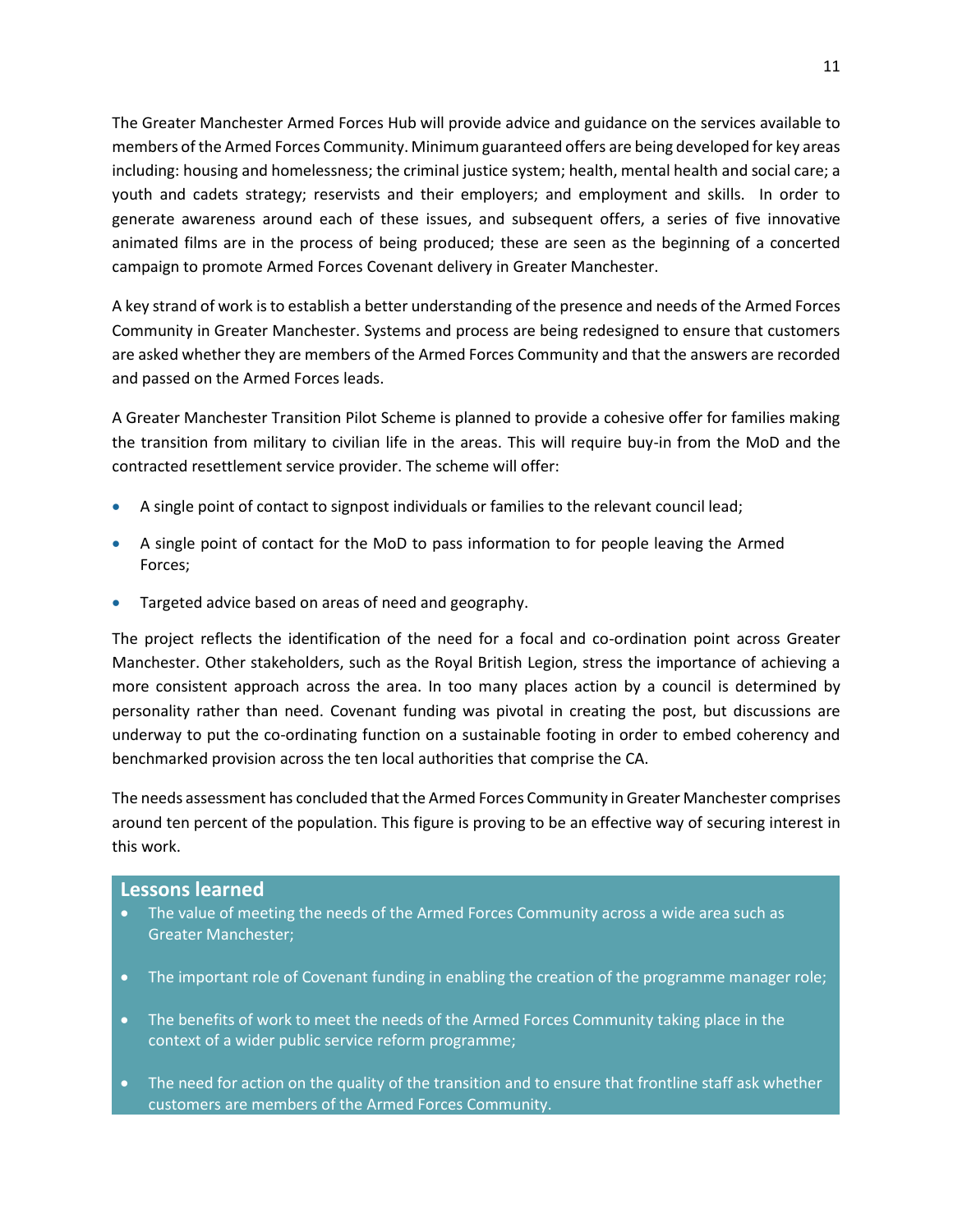### **Available resources**

- Bolting into existing platforms and conjoining the Armed Forces Covenant into existing web provision generates more traffic – [gmarmedforces.com](http://www.gmarmedforces.com/) links directly into the GMCA website and the Armed Forces Covenant pages feature prominently on the front page of [https://www.greatermanchester-ca.gov.uk/.](https://www.greatermanchester-ca.gov.uk/)
- Rather than create another service directory, GMCA is embedding the niche providers of Armed Forces Community support in the Northumbria University led Veterans and Families Service Directory which is hosted on the Veterans Gateway site: [https://www.veteransgateway.org.uk/local-support/.](https://www.veteransgateway.org.uk/local-support/) This means that providers across Greater Manchester are all in the same 'place' and we become coherent and consistent with national efforts to promote the Veterans Gateway as a single point of contact.

# **The Sub-regional Armed Forces Covenant Partnership centred around the Humber**

A partnership of local authorities including Hull, East Riding, North Lincolnshire, North East Lincolnshire and Doncaster providing a consistent approach to the delivery of the Armed Forces Covenant. Their coordinated delivery of training, web presence and a conference have been accompanied by a series of successful Covenant-supported local projects.

**Contact: Tracy Harsley [tracy.harsley@hullcc.gov.uk](mailto:tracy.harsley@hullcc.gov.uk) or Maxine Hunter [maxine.hunter2@hullcc.gov.uk](mailto:maxine.hunter2@hullcc.gov.uk)** [hull.connecttosupport.org/s4s/WhereILive/Council?pageId=3256](https://hull.connecttosupport.org/s4s/WhereILive/Council?pageId=3256)

A sub-regional partnership of Local Authorities: Hull, East Riding, North Lincolnshire, North East Lincolnshire and Doncaster Council. A project born out of the fact that service delivery was so varied across the region and they wanted to have an equality of understanding of issues affecting members of the Armed Forces Community. The five councils have strengthened the delivery of the Armed Forces Covenant through a sub-regional approach to research, policy review and promotion.

They have achieved this through:

- Research: sub-regional research to identify local priorities led by Hull City Council;
- Consistent delivery of training led within the partnership by Doncaster Borough Council;
- A joint web offer, allowing the same web presence in all areas, an initiative led by North Lincolnshire Council; and
- A local Armed Forces Covenant Conference.

The Covenant funding allowed these four key aspects to be delivered by dedicated Armed Forces Covenant Coordinators in each area. This allowed for clear and streamlined communication between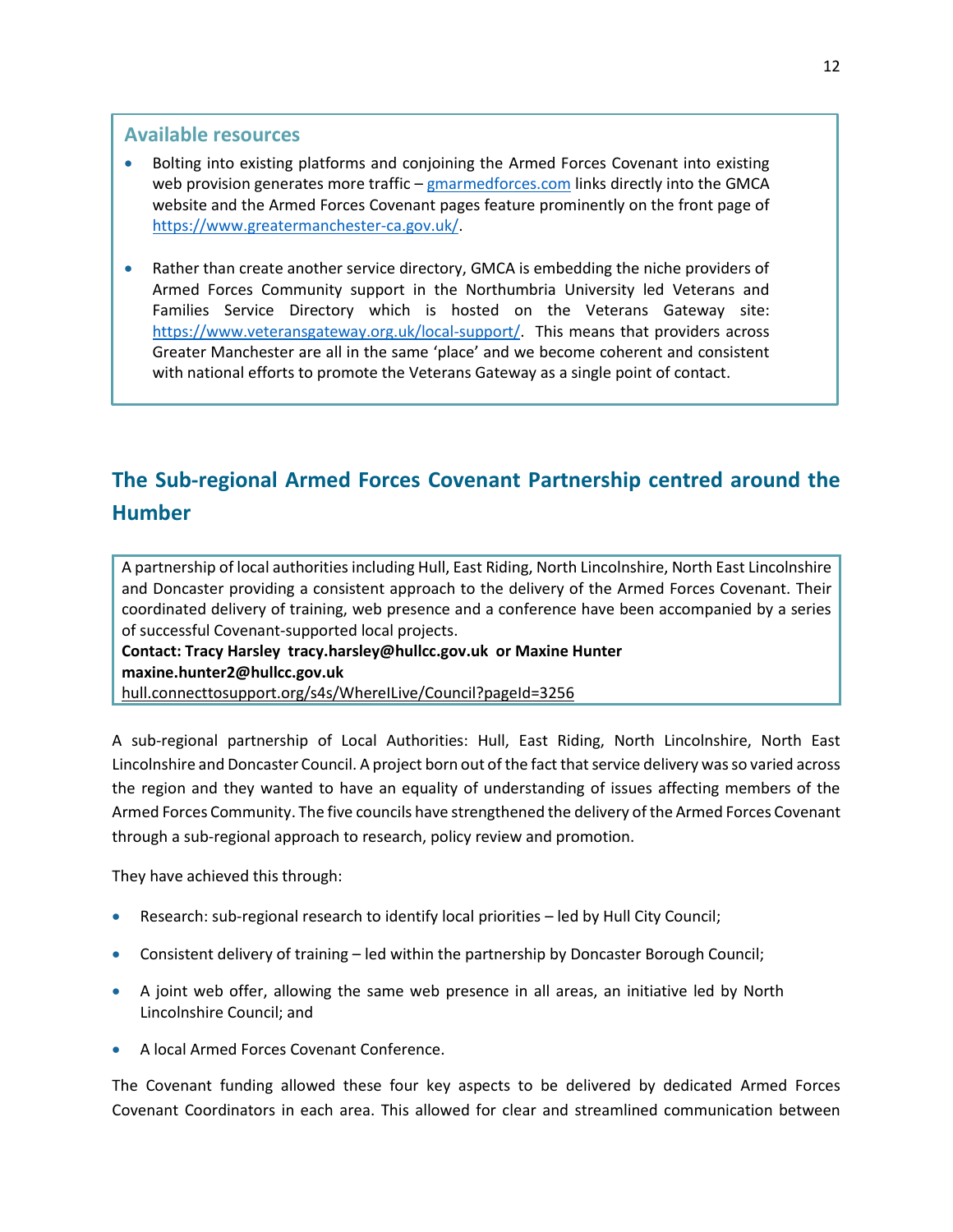partners and stakeholders and consistent service delivery, particularly in terms of training. These coordinators also provide a means of making sure that all information and data collected is available to everyone in the partnership, as well as all stakeholders.

The partnership has had a wide range of outcomes. For members of the Armed Forces Community, it has helped to combat the lack of awareness of the Covenant. This has been important for helping to signpost them to sources of information and support wherever they are in the region. The funding has further allowed a more coordinated approach on veterans' issues throughout the region through the funding of local projects.

For local partners and stakeholders, across the partnership area, there has been increased awareness and clarity around the needs of the Armed Forces Community. It has enabled them to coordinate their activities and projects, and to share good practice and data.

The partnership has enabled local government to be more engaged with the Armed Forces Community and their needs. It has further given local authorities the ability to more easily identify ex-service personnel and easily signpost them to the most appropriate sources of support.

Within the sub-regional partnership, Hull City Council submitted the initial bid on behalf of all the partners. Hull also led on sharing the good practice which they have implemented locally. They have done this alongside their active Armed Forces Forum and the Veterans Community Hub; also set up with the support of Covenant funding.

The sub-regional partnership approach has also been furthered at a more local level with the Veterans Community Hub. In partnership with the Goodwin Trust, and third sector partners such as the Royal British Legion and Citizen's Advice, it provides a single roof under which the various needs of veterans can be met, and community services accessed. The Covenant funding allowed them to hire a hub coordinator to pull together all the different services and partners.

The Armed Forces Forum in Hull is chaired by the Colonel of the 150 Regiment Royal Logistics Corp and has over 40 members. It acts as a way to make sure that there is a consistent approach to the Covenant within Hull and make sure that there is as little overlap as possible. The "pathways" set up around the forum mean that partners can have direct access to the right people so they can get accurate information quickly. The data that all partners collect on the Armed Forces Community is distributed to all members of the forum. The different partners and charities sit on boards related to each pathway, such as the "Housing Pathway", who deal with particular issues.

Hull 4 Heroes, a local charity in the city, is in the process of creating a new Veterans Village on 22 acres of landed gifted by Hull City Council. The close link with the Armed Forces coordinator, which the local forum provided, has allowed a more streamlined planning process with the council and communication with relevant councils across the partnership.

Through the development of the Sub Regional Partnership successes include:

• New Armed Forces forums/working groups set up throughout the region;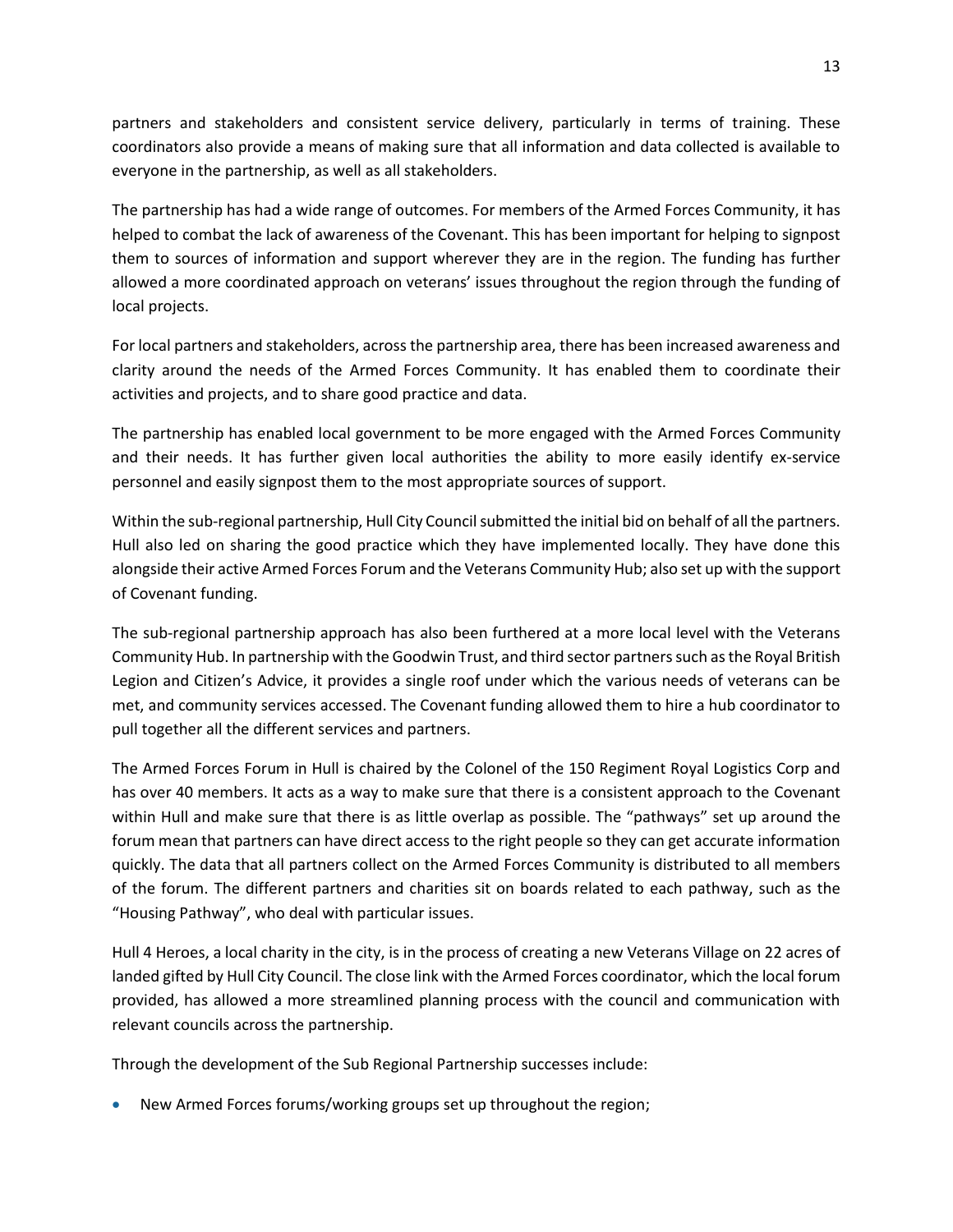- Local council policies and processes reviewed;
- Increased partnership working with the wider public, voluntary and business sectors; and
- Greater awareness and increased support available for the Armed Forces Community.

Partners and representatives of the Armed Forces Community feel that the funding allowed them to maximise their effectiveness and draw on collective resources as a partnership with councils.

### **Lessons learned**

- Dedicated coordinators are incredibly valuable for regional consistency and collaboration. They help to streamline processes locally and help to bring together local and regional partners.
- Sharing all the information and data that is collected by partners means that there can be a more informed approach to projects and service provision.
- Setting out clear roles within the partnership, so that overlap is limited, also aids in ensuring that there is clarity in who is carrying out individual tasks.
- It is important to recognise that each area will have different needs for their Armed Forces Community and different challenges to face when trying to implement a 'consistent quality approach' for supporting, recognising and valuing them.

#### **Available resources**

- Covenant leaflets/induction leaflets/policies and surveys used by the Partnership.
- Armed Forces Forum Terms of Reference/e-learning package: availabl[e here.](http://www.hull.gov.uk/sites/hull/files/media/Editor%20-%20Adult%20social%20care/Armed%20Forces%20and%20Armed%20Forces%20Community%20leaflet.pdf)

# **The York and North Yorkshire Partnership**

A partnership of councils in York and North Yorkshire commissioned research to establish the needs of the Armed Forces Community in the area, to map the services available for them and identify any gaps. The councils have also commissioned training for Armed Forces Champions and staff in the councils and partner organisations.

**Contact: Ian Cartwright [Ian.Cartwright@york.gov.uk](mailto:Ian.Cartwright@york.gov.uk)**

The project partners were North Yorkshire County Council, Richmondshire District Council, Hambleton District Council, Scarborough Borough Council and City of York Council. Other organisations such as the Army Families Federation were also involved.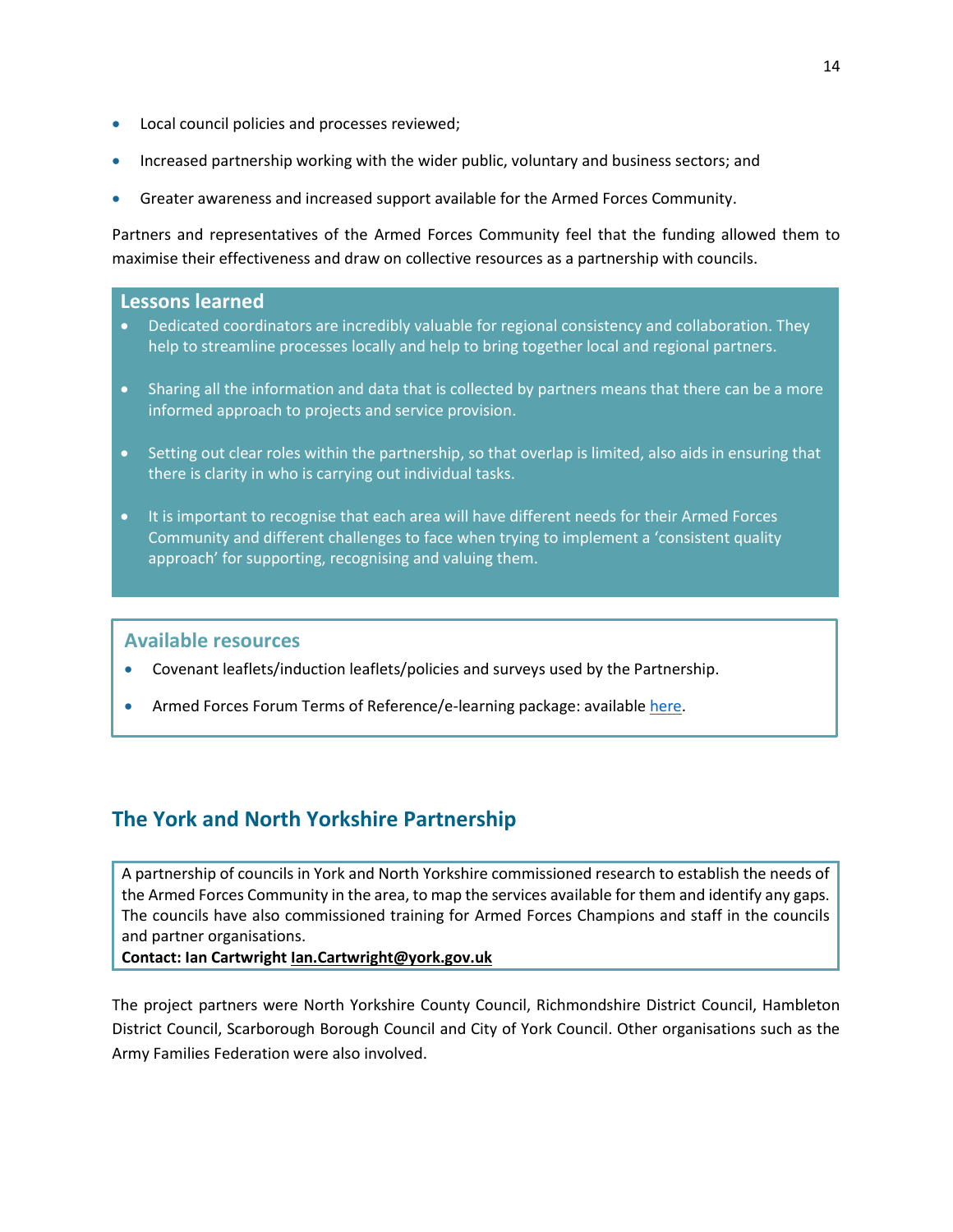The needs assessment used qualitative and quantitative data, including focus groups and interviews with members of the Armed Forces Community. It used national and local data sources including the 2016 Veteran Annual Population Survey and school census data. Additional data was obtained from the Ministry of Defence through a Freedom of Information Request, including data on the numbers of service leavers with an address in the area, the organisation location of service personnel, personnel with a spouse or partner with an address in the areas and the number of service family accommodation units in each council.

Despite these data sources, a key finding of the research was the existence of significant data gaps, particularly in relation to the number of members of the Armed Forces Community receiving benefits, on housing waiting lists, accessing mental health services and receiving employment support. There is also no reliable data on the destination of people leaving the Armed Forces beyond an initial address.

The research confirmed the significance of the Armed Forces Community, particularly in Hambleton and Richmondshire. It highlighted the presence of veterans with no or low qualifications in Scarborough. The work also revealed the comparatively low number of organisations in the area which have signed the Armed Forces Covenant or participated in the Employer Recognition Scheme, which is surprising given the scale of the presence of the Armed Forces.

Other areas for attention identified by the research included: spousal employment; the unemployment and under-employment of some veterans; the needs of Forces children in schools with small numbers of them; access to housing and mental health services; and isolation and accessibility issues.

The report recommended that the councils should: encourage businesses and employers to sign the Covenant; encourage all service providers to ask the "Armed Forces question", when relevant, to help fill the data gap; and work with senior military personnel to improve the management of the transition.

The steering group has commissioned other areas that were supported by Covenant funding to deliver training in the area: the Warwickshire e-learning programme and the Forces Connect South East training for elected member champions and York St John's Military Human training. The Army Families Federation was instrumental in identifying the work being done in other areas. A training the trainers programme has also been delivered, with 10 trainers now available to provide bite-sized training for frontline staff. The trainers have all served in the Armed Forces and have some previous training experience.

Steps are now being taken to embed the results of this work, ensure that the training is sustainable and pursue the recommendations in the needs assessment. This includes a major conference in autumn 2019 which is designed to galvanise continuing activity.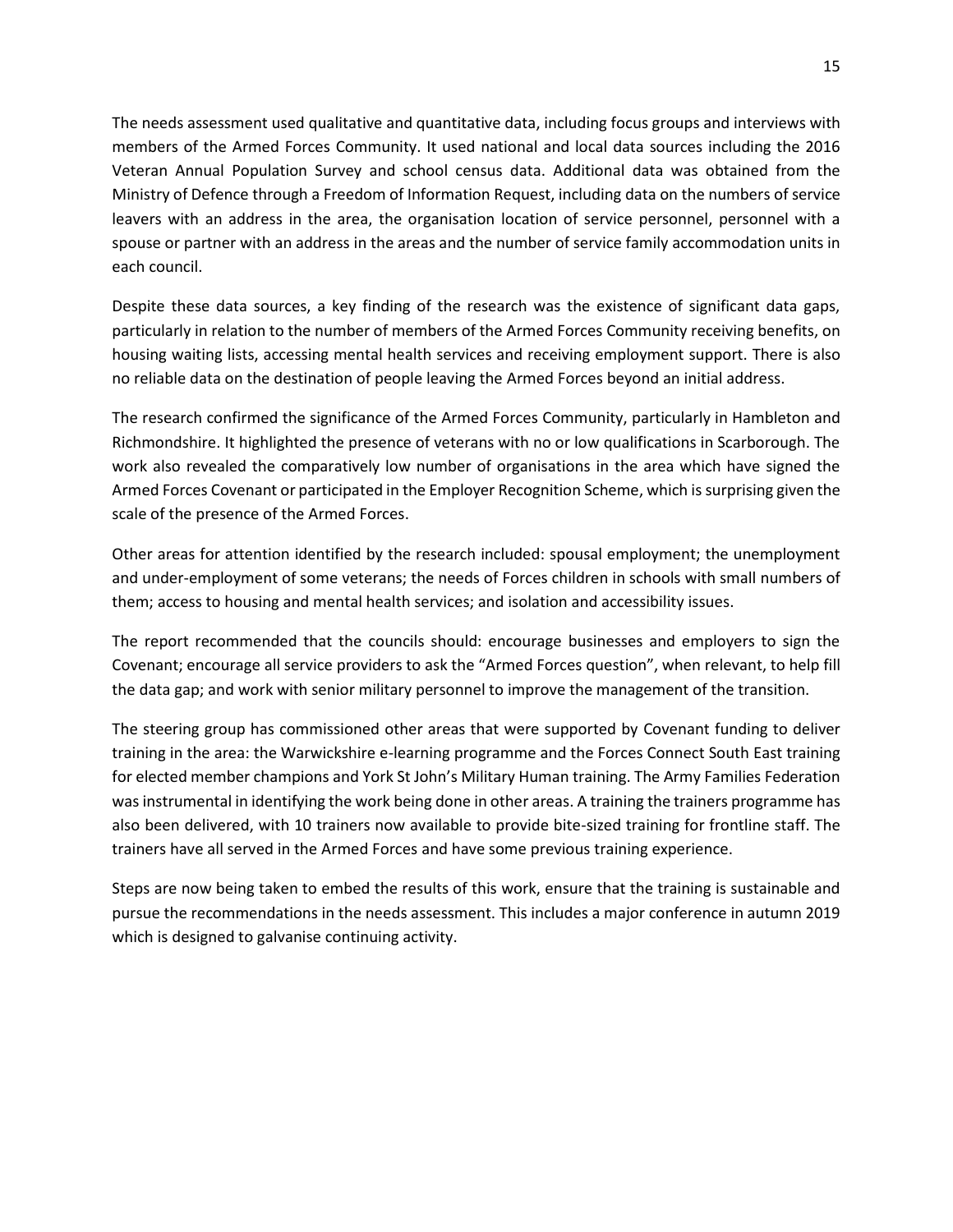#### **Lessons learned**

- Covenant Grant funding was key to commissioning the needs assessment and training and the area has benefitted from two other Covenant funded projects in Warwickshire and the South East.
- The needs assessment has identified both significant data gaps, particularly in housing and mental health needs, and some additional data sources within the MoD which are not publicly available.
- In an area such as North Yorkshire, there are a small number of schools attended by the majority of Forces pupils, but there are a large number of schools are attended by a few Forces pupils.
- If it is to be effective, training on Armed Forces awareness must be delivered in a flexible way reflecting the pressures and needs of the different audiences.
- There is significant value in trainers having served in the Armed Forces.

# **The South West Armed Forces Covenant Project**

A partnership of eight councils in the South West: Wiltshire, Bristol City, Cornwall, Devon, Plymouth City, Gloucestershire, Somerset and North Somerset. They are formalising the consortium of councils which has already begun to implement a joint approach, through the Covenant funding, to increase awareness and understanding of the Covenant through a range of connected outcomes. **Contact: David Wood [David.Wood@wiltshire.gov.uk](mailto:David.Wood@wiltshire.gov.uk)**

Collaboration between councils across the South West is at the heart of this project which is due to be formalised as Forces Connect South West. The ambition of the project, which is led by a veteran, is to ensure that members of the Armed Forces Community have a common experience whether they are accessing services or support in rural Cornwall or urban Gloucester. Action is in hand to develop a Forces Friendly Quality Mark to underpin a cost-effective approach.

Features of this developing collaboration include: a regional champions conference, attended by over 120 people in November 2018; a Regional Covenant Executive including the Armed Forces Community and military charities; and a web portal which will provide a regional signposting service including a Veterans and Families Service Directory.

Understanding of the needs of the Armed Forces Community is being enhanced through a comprehensive training programme for council staff (from front line staff to senior officers), elected members and other service providers. The programme uses the Warwickshire e-learning modules and the Forces Connect South East face-to-face training. These packages are complemented by a short film, *Changing Step*, that illustrates the challenges that people experience during the transition to civilian life.

This work has been informed by a needs assessment which is intended to give councils and other service providers a better understanding of the specific needs of the Armed Forces Community, who they are and where they are.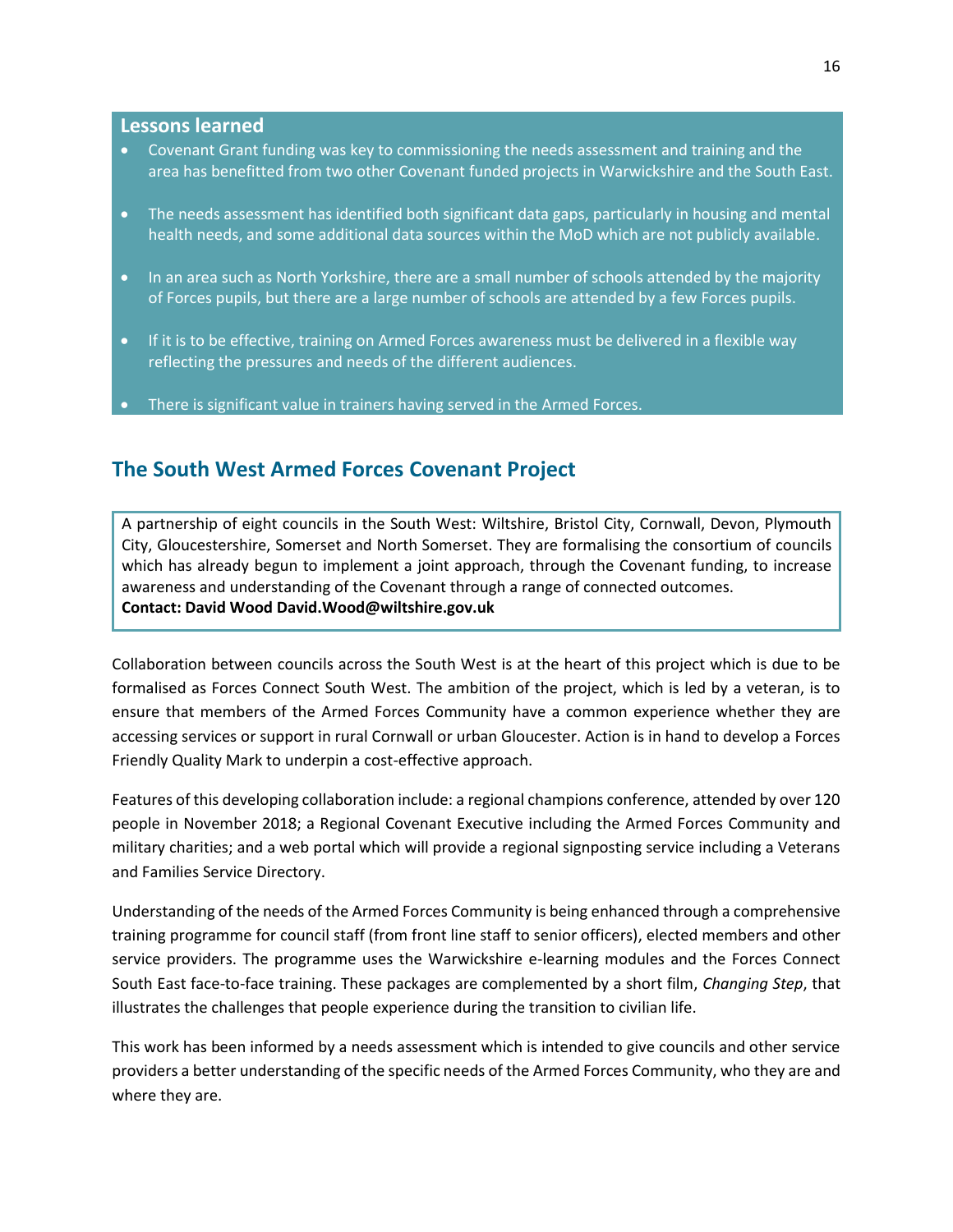Additional funding has enabled the development of a Mobile Veterans Outreach Support service. This capability will facilitate a greater reach into the community, specifically into rural areas where services are limited or non-existent. It will further enable stronger links with partners in the third sector to reach or be available to veterans whilst raising awareness of the Covenant amongst the civilian population. This outreach aspect will also allow the partnership to carry out research and collect data across the partnership to complement the needs assessment in a more local, regular and detailed manner.

Enabling greater collaboration across a wide geographical area is the core ambition of this project. Developing the partnership at a regional level means that this will alleviate overlap in what councils are developing. It allows them to share best practise and, where there are problems, fix them in a collaborative way. But the main benefit will be for serving people, veterans and their families who will benefit from a better understanding of their needs and a more consistent response from service providers.

The project and its coordination, including the role of the project officer, has been funded by an MoD Covenant Trust Fund grant, and it is clear that without this funding, it would not have been possible to coordinate and develop the partnership and relationships with other public authorities, MoD, and other stakeholders.

#### **Lessons learned**

- The partnership allows a network to be built up between colleagues from different authorities so that there can be collective discussion on all issues; particularly day-to-day support of the Armed Forces Community.
- The overall approach of a general partnership, with clear aims, is successful because it works at a regional level to provide support but allows local variation and autonomy in accordance with the needs of individual councils and their specific Armed Forces Community.
- The lack of overlap means that the desired effect is built on innovation and with the expertise of different partners. This joined up, consistent, approach means that there can be better products and services across the region which are consistent.
- Having veterans employed in capacities which directly link to councils' work on the Covenant is beneficial as they provide an extra depth of understanding which can strengthen local delivery of the Covenant.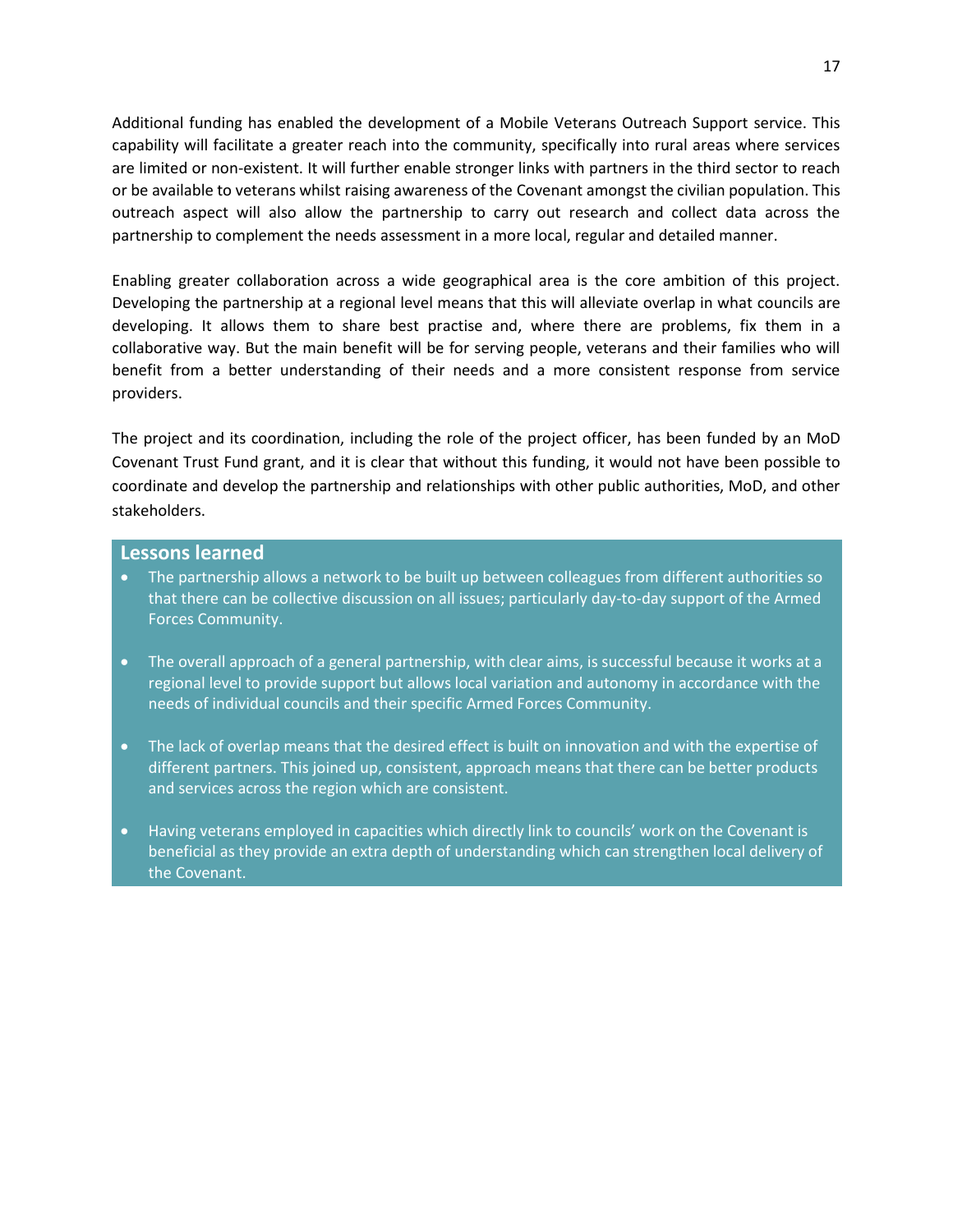# **The Warwickshire Armed Forces Covenant e-learning programme**

The Armed Forces Covenant e-learning programme was developed by the Coventry, Solihull and Warwickshire Armed Forces Covenant partnership. It was designed to combat the mis-information around the Covenant and promote awareness amongst the Armed Forces Community and wider civilian society, local authorities, stakeholders and businesses on a variety of issues faced by the Armed Forces Community.

#### **Contact: Phil Deakin phildeakin@warwickshire.gov.uk**

The Coventry, Solihull and Warwickshire Armed Forces Covenant partnership includes the eight councils, military units, military charities and other third sector groups in the partnership area. The partnership has produced five e-learning modules, based around some of the key issues facing members of the Armed Forces Community. The partnership works on two levels with a large partnership group meeting every 6 months and a smaller operational working group meeting bi-monthly. An annual plan has been operational since 2015, which is regularly monitored and reported on.

The five e-learning modules were produced to target specific groups to raise awareness of key topic areas, and to raise awareness of the Covenant and how it can be used to support members of the Armed Forces Community. At the beginning, it was recognised that these modules would have national application and have been developed so they can be used by a wide range of agencies. The five modules are as follows:

- 1. The Armed Forces Covenant for Frontline Staff (in councils and other agencies)
- 2. Housing, Homelessness and the Armed Forces Covenant
- 3. The Armed Forces Covenant for Armed Forces Personnel
- 4. The Armed Forces Covenant for families of Armed Forces Personnel
- 5. Adjusting to life outside of the Armed Forces

The project coordinator made sure that the Family Federations, subject matter experts and members of the Armed Forces Community were all involved in the development of module content. This means that the modules are accurate and appropriate to the specific needs of the target audiences. Furthermore, the modules also contain interviews with members of the Armed Forces Community, senior councillors and experts in issues such as housing, homelessness and the NHS.

The key outcome of the e-learning has been the increased awareness of the unique needs of the Armed Forces Community in public and military services. It has also increased awareness of the Covenant among stakeholders and members of the Armed Forces Community, particularly ex-service personnel and the families of serving personnel. For members of the Armed Forces Community, the e-learning has provided a framework for clear and easily accessible knowledge about the Covenant, what it means for them and what to do if they feel they are being disadvantaged. This is particularly important because of the transient nature of the serving Armed Forces Community. As well as this, it is a resource which they can work through at their own pace. This has been most useful for the large number of Gurkha families in the partnership area, for whom English might not have been their first language.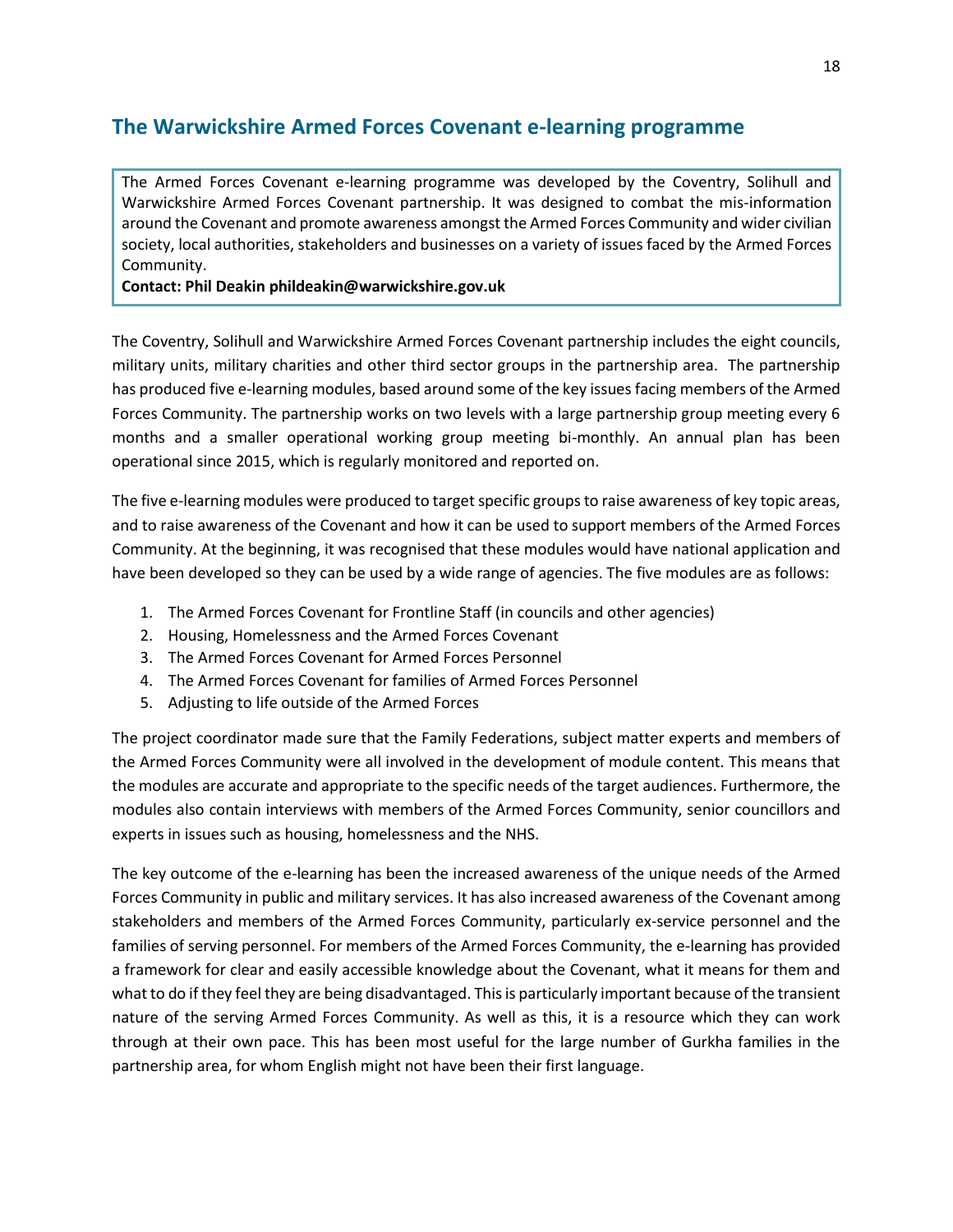The members of the partnership have also ensured that the language and terminology they use within the modules, and across their services, is more accessible to members of the Armed Forces Community. For example, using ex-service personnel instead of veterans since many individuals who have served do not consider themselves to be veterans. This small change has helped local councils to further understand the needs of those members of the Armed Forces Community accessing their services.

The e-learning modules have had a wide reach outside of the partnership area as well. Data from 2018 shows that the first module alone, for frontline staff, had been provided to over 100 councils and organisations. Of this number, 52 were either using or planning to use the module for staff training. An additional four Welsh authorities were also looking to use a future bilingual version of the training. The elearning modules are also hosted on the MoD Covenant website as well as those of key partners and other councils, which has been another key success. Other local councils and public and private sector organisations have access to the training package and can adapt the training to their own local needs and situations.

Other activities within the partnership include the refurbishment of a local veteran's hub in Nuneaton by local partner Balfour Beatty. The partnership has also worked to raise awareness of the Armed Forces Community in the local community and support outreach programmes. STEM ambassadors from the Armed Forces Community, such as female bomb disposal technicians, have run local activities including holiday clubs. In North Warwickshire, a new system has been trialled where the "Armed Forces question" is asked of those contacting council services. While on hold they are asked to inform staff if they, or an immediate family member, has ever served in the Armed Forces.

#### **Lessons learned**

- It has been incredibly valuable to have dedicated positions to develop the e-learning programme. This has enabled work within individual councils to take place and also progress the Covenant agenda across the partnership area.
- The Covenant funding was absolutely vital in allowing the e-learning programme to be developed.
- A more concerted media effort is needed to keep up the profile of the Covenant and help inform members of the Armed Forces Community, stakeholders and civilians know about the e-learning.
- Collaboration with all parties in the partnership was vital as this enabled the full range of subject matter experts to be involved in its development.

### **Available resources**

• All modules of the e-learning are available and free to use or be adapted by other public and third sector organisations. The Frontline Staff module would also be suitable for use by business. The modules for serving personnel and families of serving personnel could be used by Tri-Service training and development programmes. Contact [phildeakin@warwickshire.gov.uk](mailto:phildeakin@warwickshire.gov.uk) to discuss further.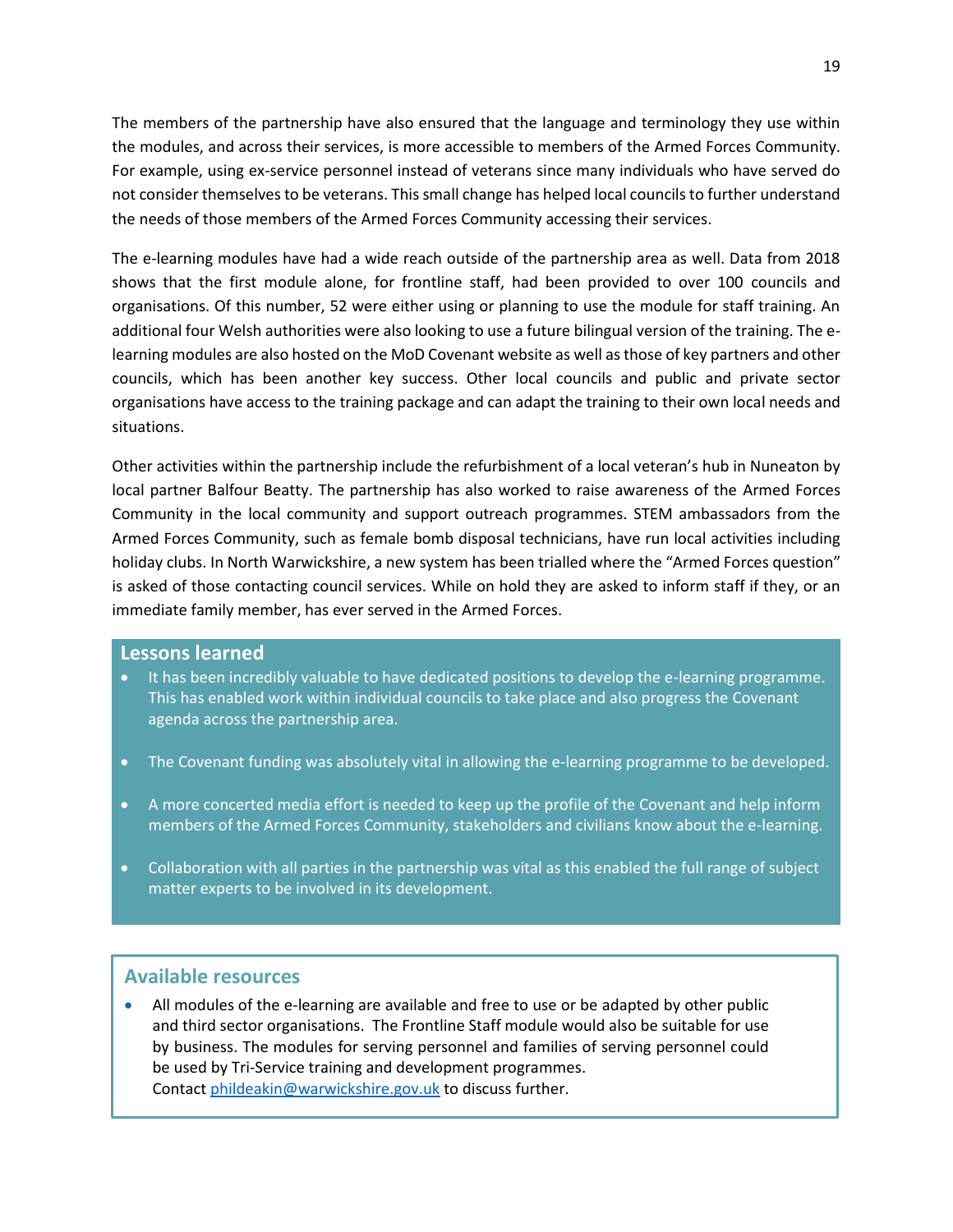# **Westminster RAF Centenary Community Event**

The RAF centenary event was an event held on the 19<sup>th</sup> of May 2018. While Westminster has done a lot of work related to the Covenant with schools, they had done little specifically targeted at older people. This event therefore was designed to help older people to feel part of their community, find out more about the history of the RAF, find out more about the local Armed Forces and to meet new people.

#### **Contact: Isobel Caton-Harriso[n icharrison@westminster.gov.uk](mailto:icharrison@westminster.gov.uk)**

Westminster has a strong connection with the Armed Forces. After the council signed the Covenant in 2012, they wanted it to mean something, and have therefore encouraged engagement and understanding of the Armed Forces within the area, particularly regarding the then-ongoing First World War Centenary events. To this end, the council has pursued several initiatives related to the Covenant, including mental health training for front line staff and Armed Forces engagement within schools. The commemoration of the centenary of the founding of the RAF formed part of its wider programme to commemorate the centenary of the First World War from 1914-1918. There are many local connections to the RAF in Westminster including the first HQ of the RAF, the bomber command memorial and St Clement Danes, the central church of the RAF.

The event was aimed at residents aged 65 and over to help them to connect with local history, feel a sense of community and meet new people. This older group, particularly older men, tend to need a reason to engage with the community, and often do not have many opportunities for getting out. In addition, many within this older group are veterans themselves, or have a strong connection to the RAF with brothers, fathers, or uncles having served.

Ahead of the event, attendees were encouraged to submit stories about their personal connections to the RAF. These were then displayed in an exhibition on the day. They were also able to join rehearsals for a First World War sing-along hosted by Westminster Music Library ahead of the event.

The event was an all-day occasion split into two parts:

- The first part of the day was based in St Clements Danes, the Central Church of the RAF. This consisted of several speakers of all descriptions, from academics to archivists, who talked about the history and current context of the RAF. The speakers included Lord Trenchard, the grandson of the 'father of the RAF', and honorary air commodore for the 600 Squadron, who talked about his grandfather's role in its inception. After this was a sing-along of First World War songs, led by a Covenant funded choir. People could also register for RAF-themed walking tours through the city during the summer months following the event.
- The second part was a reception and two-course meal at the RAF club in Westminster. Buses were specifically put on to transport people from the church to the venue. The whole afternoon was attended by serving RAF personnel.

The event was supported by organisations and people who put aside their time to participate in the event free of charge, these included the speakers, the Armed Forces, Groundwork London who provided event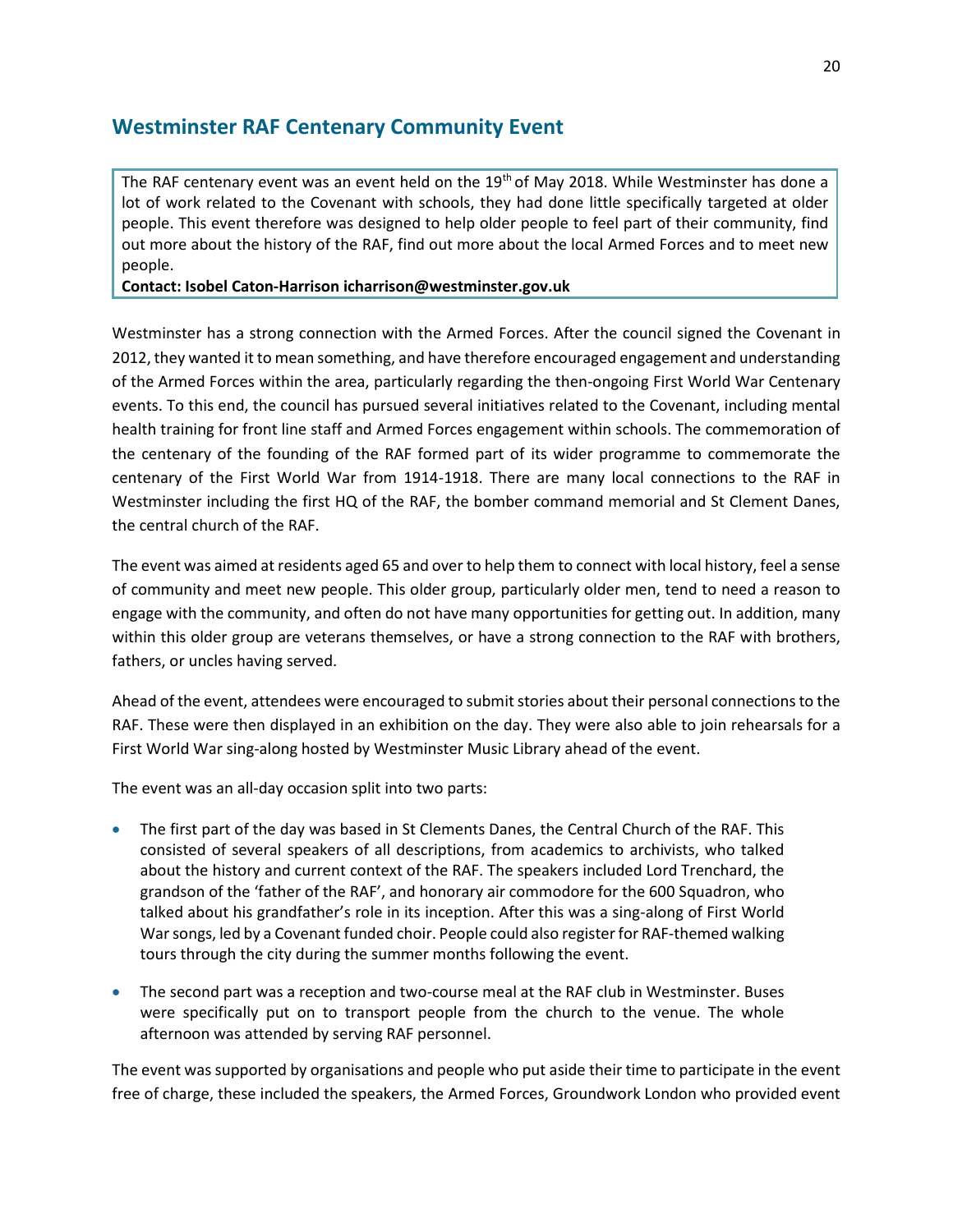volunteers, Westminster Music Library, Open Age, Carers Network, Victory Services Club, Westminster Archives, St Clement Danes Church, Veterans Aid and the RAF Club.

The event was overwhelmingly popular, being oversubscribed to the point where they received more than double the number of entries than there were tickets available. Ultimately, out of the 138 people who had a ticket to the event, there was a dropout rate of just four, or about three percent. After the event, feedback forms were distributed, and feedback emails were encouraged. There was a total of 47 responses through the feedback form or by email. Of these responses:

- 94% of guests said that the event helped them to feel part of the community, against a target of 60%.
- 100% said the event helped them to meet new people, against a target of 50%.
- 97% of guests said the event was good or very good, against a target of 80%.
- 100% said the event helped them to find out more about the history of the RAF.
- 100% said the event helped them to feel a sense of pride in their city.
- 94% said the event helped them to find out more about the local Armed Forces.

Covenant funding for the event totalled just under £8000. The funding helped to ensure that the meal for participants could go ahead. This aspect of the event was essential in tackling isolation and building connections as it provided a platform for conversation and communication, both among the attendees and the RAF personnel, allowing them to share their experiences. While the event was a one off, to mark the special centenary, the success of the event has led to considerations of further events, such as the walking tours, to further engage with older people within the City.

### **Lessons learned**

- Using landmarks, such as centenary milestones, are a useful way to engage local communities with the Armed Forces and build awareness of the Covenant.
- Utilising assets, heritage and connections within the city, enhanced the project and helped keep costs within budget.
- Events can be as beneficial to councils and their local communities as to the Armed Forces.
- Local Councils do not have the funding to hold such events so Covenant funding is essential.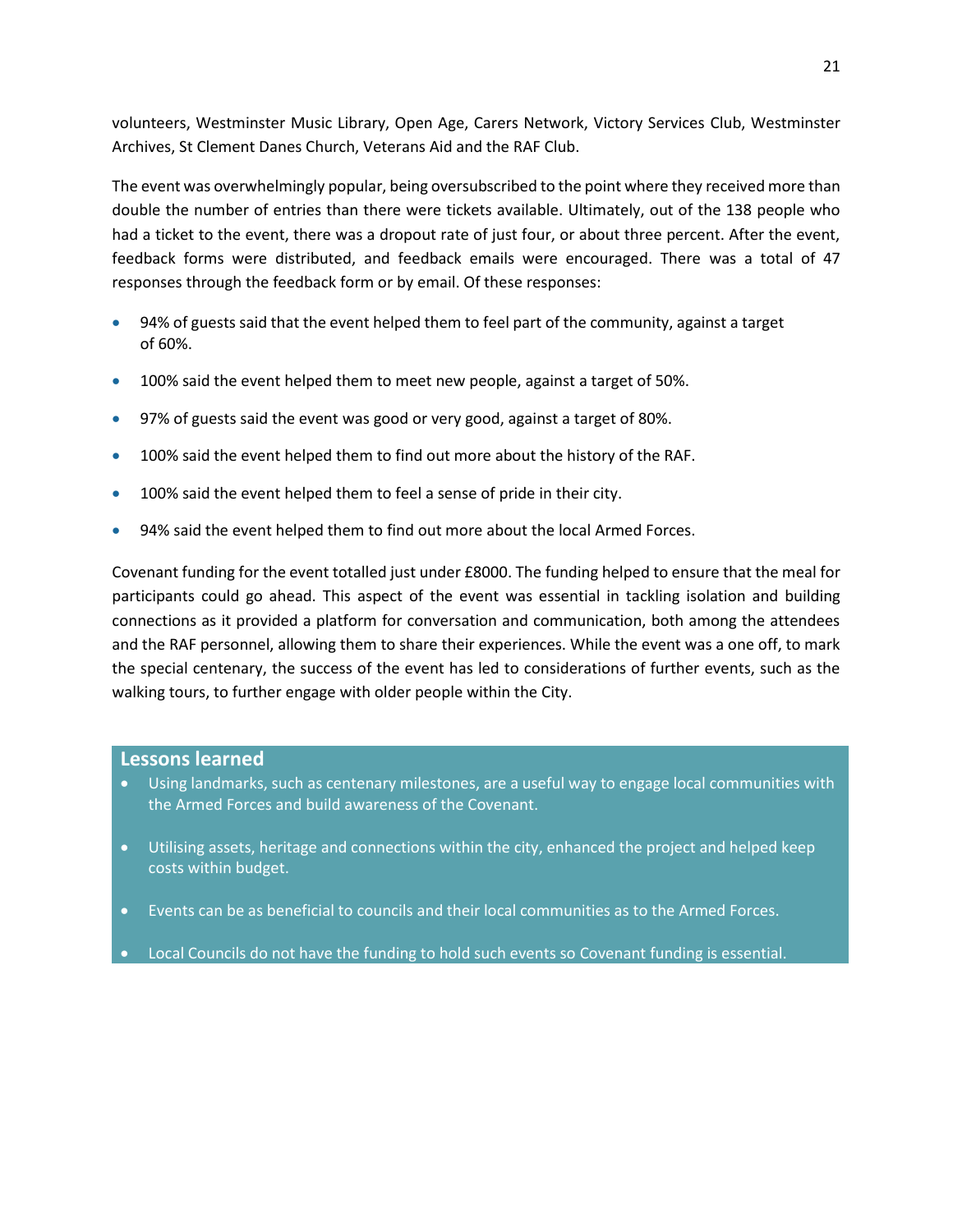# **Veteran Housing Support Project in Wolverhampton**

A rent deposit scheme which raises awareness with landlords on the needs of veterans and which provides an opportunity for veterans to access the private rental sector through the offering of deposits.

**Contact: Anthony Walker [Anthony.Walker@wolverhampton.gov.uk](mailto:Anthony.Walker@wolverhampton.gov.uk)**

A project led by Wolverhampton's housing team which received funding from the Covenant Fund local grant programme, and which built on learning from a predecessor project. The aim of this work in Wolverhampton was to embed the needs of veterans in an existing rent deposit scheme and to provide veterans with access to other types of accommodation.

Born out of a project which provided supported living for ex-service personnel, but which was not sustainable, the council incorporated their work on homeless veterans into an existing rent bond scheme, with the involvement of local stakeholder organisations. Projects that focus on social housing are now not needed due to the relaxation of allocation policy, so the premise of this project is to provide veterans with various housing options.

Though the numbers of homeless veterans that have been housed in private accommodation through the scheme has not been substantial, the fact that this is embedded in service delivery means that all veterans will be offered the chance to be involved in this project if they find themselves in a situation where they are without accommodation. The project has enabled mainstream services to be more geared up to working with veterans, with staff having more understanding of their specific needs which in most circumstances can be addressed through mainstream services.

Council engagement with private landlords is high in Wolverhampton, and there has been general support from private landlords, many of whom label themselves as 'veteran friendly landlords.' Key to the success of this project is matching good landlords and good tenants. There are a range of landlords involved in the project, and a forum of landlords has been convened so that any concerns and issues can be raised.

Central to this project is understanding the needs of the homeless person that they are supporting. This is done through interviews with every rough sleeper and is inputted into a database which enables effective data collection through both monitoring and analysing needs. A large cohort of the rough sleeper population are foreign nationals, some of whom have served in their national Armed Forces and who might have similar needs to those of British veterans which, through this project, can be picked up at an earlier stage.

Covenant funding enabled them to understand where the gap was in their service, and transition from a project which was expensive and targeted support, to something that is business as usual and therefore more affordable.

This project is now embedded in the day-to-day delivery of the rent bond scheme and has the potential to be rolled out on a bigger scale.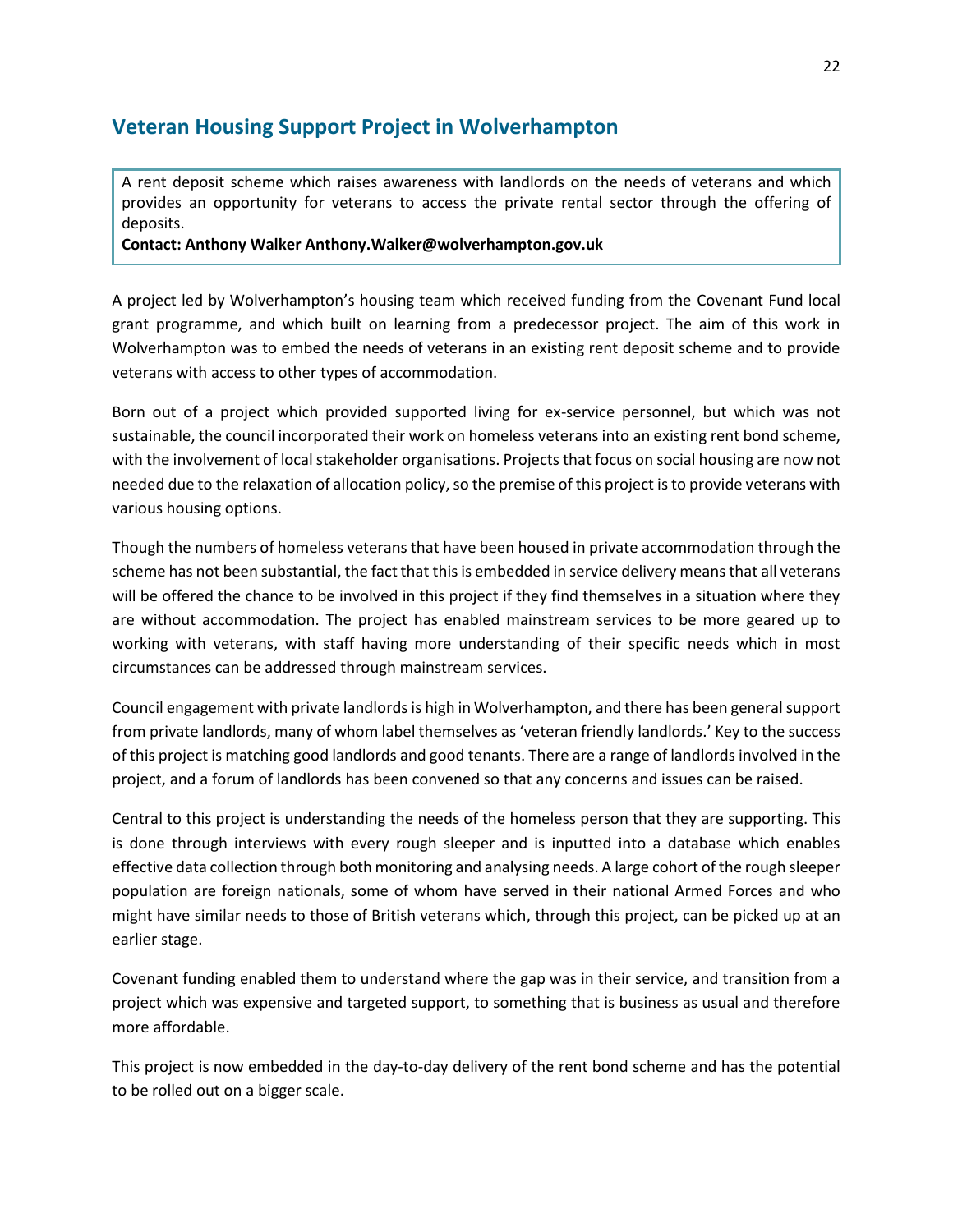### **Lessons learned**

- A key element of the project has been the upskilling of staff to understand the needs of veterans and the course of action they might follow.
- Embedding the project as business as usual has enabled the needs of veterans to be understood by wider staff and ensures the sustainability of the project.
- Covenant funding was essential for the project to succeed.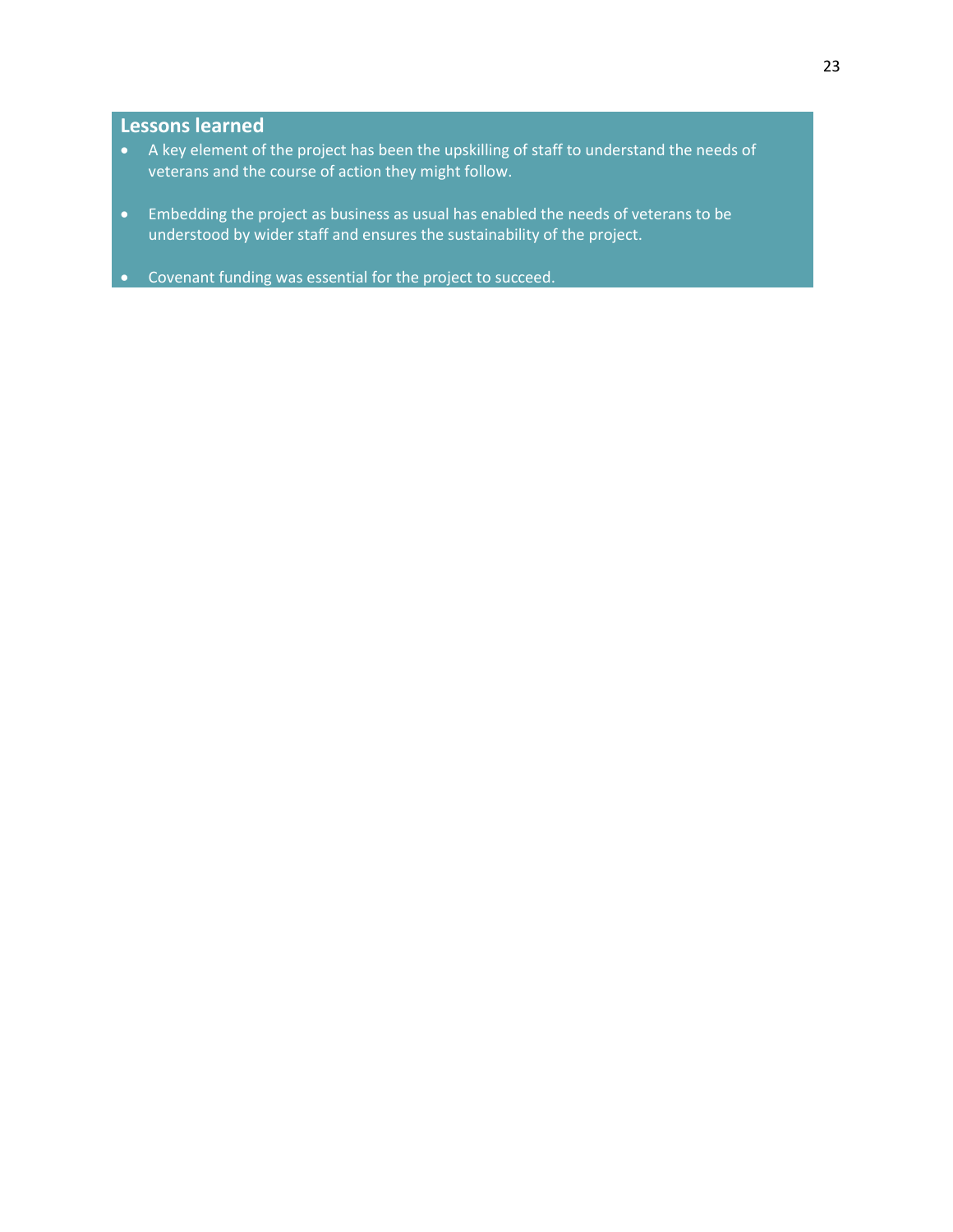# <sup>4</sup> Lessons

4.1 In this section we pull together learning and lessons from the case studies for the adoption and delivery of the Armed Forces Covenant; and action to understand and meet the needs of the Armed Forces Community. We do so under five headings: service provision; training and awareness raising; needs assessments; the operation of the Covenant Fund; and implications for national policy.

# **Service provision**

- 4.2 Collaboration and consistency are important characteristics of effective services to meet the needs of the Armed Forces Community. Several of the case studies show the value of working across a wider geographical area, enabling a consistent approach whilst also allowing for appropriate local flexibility. Collaboration with Armed Forces charities is also important, bringing a deeper understanding of the community and specialist service delivery capacity. In the North East, for example, the fact that the case workers are trained by SSAFA means that they can tap into the charity's funding steams.
- 4.3 In some places, a key aim is for delivery of the Covenant to be business as usual and integrated in wider policies and programmes. In Greater Manchester, for example, it is part of the combined authority's approach to public service reform. In these cases, maintaining a balance between integration and a distinct Armed Forces focus will be crucial.
- 4.4 All of the case studies show the value of a dedicated project or programme manager to the delivery of the projects. And all of the project managers we interviewed for this research highlighted the importance of senior level buy-in among the councils' political and managerial leadership.
- 4.5 The role of the project manager was not just important at a local level, but also in collaboration with other projects to ensure that project learning can be distributed widely. This is something that has happened organically, but project managers would welcome a more organised approach to the sharing of learning between projects.
- 4.6 High quality data and intelligence is important in both designing and delivering high quality services. Needs assessment is explored in more detail in a subsequent section, but the delivery of these projects highlights the value of better information on need which could be obtained by:
	- Asking, in appropriate circumstances, whether people accessing relevant services are members of the Armed Forces Community;
	- Closer liaison between the Armed Forces and public service providers throughout the transition process (and before) to help target support on people in most need.
- 4.7 Other key learning points include: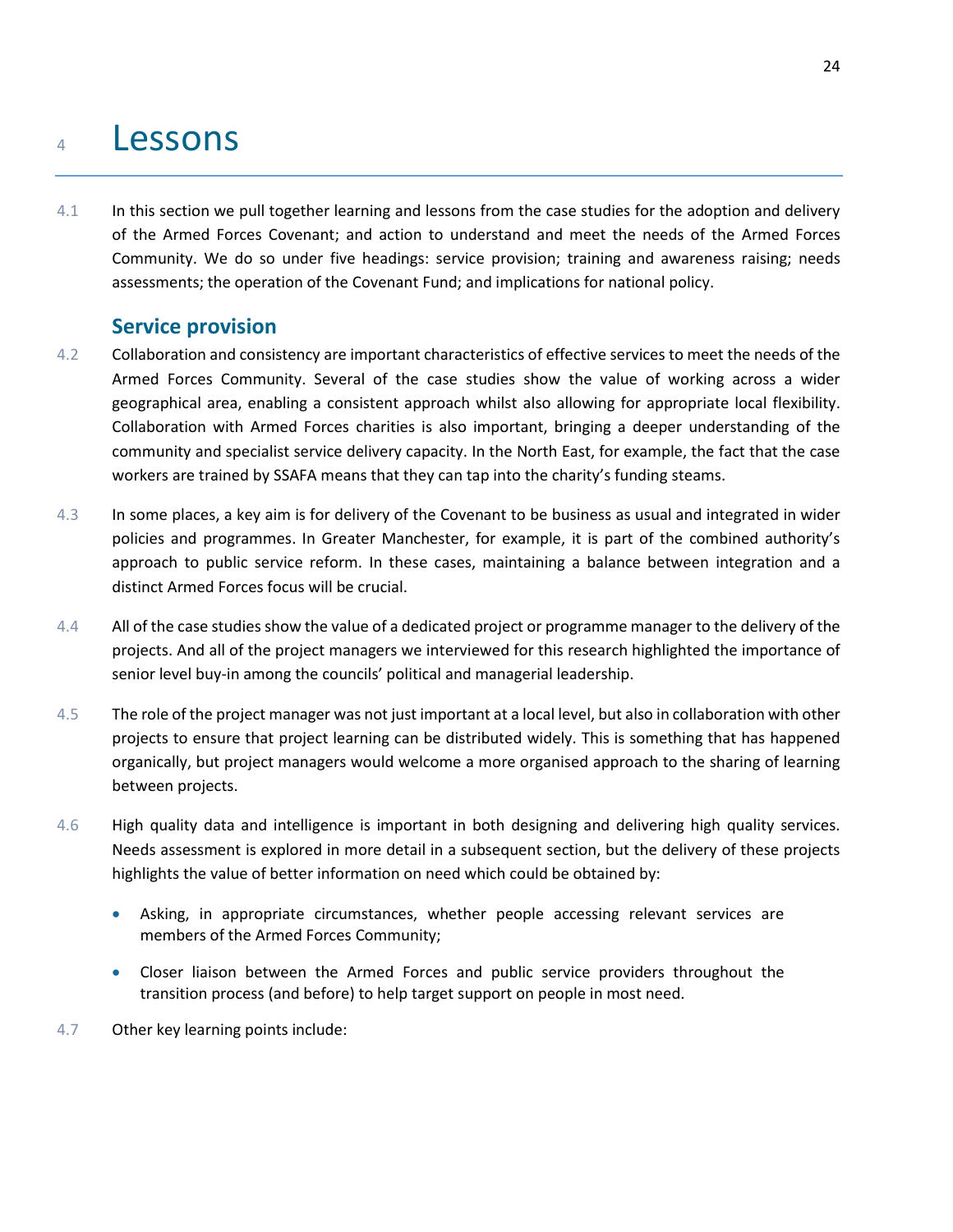- The contribution that personal experience of service life can bring to the design and delivery of services by, for example, employing outreach workers who have that experience and/or close engagement with service charities;
- The important part that councils can play in encouraging local employers and businesses to sign the Armed Forces Covenant and deliver Covenant pledges;
- The continued relevance of the core infrastructure for the delivery of the Covenant set out in *Our Community – Our Covenant,* including the value of an action plan which is regularly monitored and updated.

# **Training and awareness-raising**

- 4.8 A theme running through most of the case studies is the contribution that high quality, targeted training can make to raising awareness of the needs of the Armed Forces Community among frontline staff, managers, commissioners and local politicians.
- 4.9 Key lessons from the training elements of the case studies are that:
	- Training must be tailored to meet the operational constraints on the target participants for example call centre staff will only be able to access on line material or participate in very short bite-sized provision;
	- There are significant benefits in incorporating material on the needs of the Armed Forces Community into wider training provision, such as induction courses or mental health awareness training;
	- People with personal service experience, including spouses, must be involved in the design and/or delivery of training packages in some way;
	- There is considerable value in a cascade approach with members of the Armed Forces Community being involved in a "train the trainers" approach;
	- E-learning packages can make a significant contribution.
- 4.10 Finally, it is clear that there is now an extensive training resource which other areas should be encouraged to access.

# **Needs assessments**

- 4.11 Several of the areas covered by this research have carried out needs assessments of the Armed Forces Community in their area. A consistent theme of this research is that there are significant data gaps particularly in relation to the location of Armed Service families living off bases, the distribution of the veteran community, the housing and health needs of veterans and the needs of people going through the transition process, particularly early service leavers.
- 4.12 The projects have identified different ways of filling these gaps, including:
	- Accessing information held by the MoD but not currently made publicly available, such as the Freedom of Information Request made as part of the North Yorkshire Needs Assessment;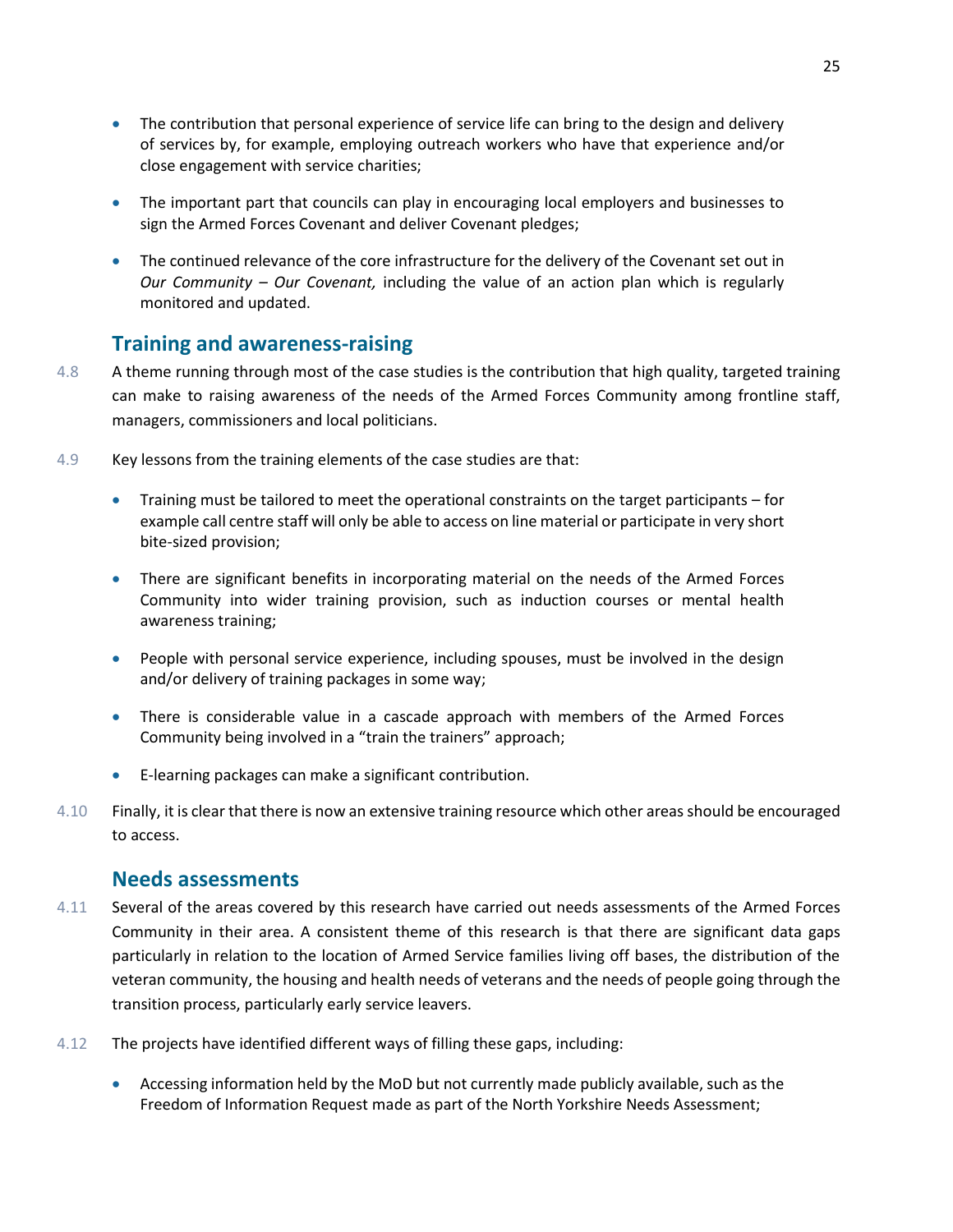- Adopting a more consistent approach to asking service users, in appropriate circumstances, whether they are members of the Armed Forces Community and using the results to inform service delivery;
- Surveying the Armed Forces Community locally and using qualitative research techniques, such as focus groups and user diaries.

# **The Covenant Fund**

- 4.13 All the people we interviewed for this research were clear that their projects would not have got off the ground without Covenant Funding. In several cases a second round of funding is being used to either deepen or widen the scope of a project to, for example, cover a wider geographical area. In some cases, the funding has been used to employ outreach workers. In other cases, it has also been used to fund the project manager or co-ordinator which, as was noted above, is a critically important role. Our research suggests that there is a mixed picture in terms of sustainability. But in several places, posts that were funded through grant funding have been added to a council's permanent staff. In some places, training or information on the needs of the Armed Forces Community have been embedded in staff inductions. Evidence from research such as this should help to make the case for sustainable funding.
- 4.14 In terms of the impact of these projects, most of the evidence we have been referred to measures outputs or outcomes: this includes, for example, the number of people trained, or the number of referrals handled. While understanding the impacts of these project can take time in order for them to be fully established, there is very little evidence currently available on the impact of this activity on the Armed Forces Community and, for example, the extent to which they are experiencing disadvantage as a result of their service. The evaluation commissioned by Forces Connect South East shows ways in which it is possible to get qualitative information on the impact of the programme. We are aware that the Armed Forces Covenant Fund Trust is proposing to evaluate the impact of its grant programme. It is important that the evaluation covers impact as well as outputs and outcomes.
- 4.15 As this research demonstrates, Covenant funding has generated a number of training products, experience of carrying out needs assessments, and various approaches to outreach and service provision. This report will help to disseminate the learning from ten projects, but it is important that a comprehensive library of this material and products is established and that any future rounds of Covenant funding builds on this work rather than duplicates it.

# **Policy issues**

- 4.16 Two key policy issues arise for the Ministry of Defence and other government departments from these ten case studies.
- 4.17 First, government departments (MoD, DWP, DHSC, DfE in particular) can help to fill the significant data gaps that have been identified in three ways:
	- Reviewing what information on the local presence of the Armed Forces Community it can make available to local councils building on the Freedom of Information request submitted as part of the North Yorkshire needs assessment;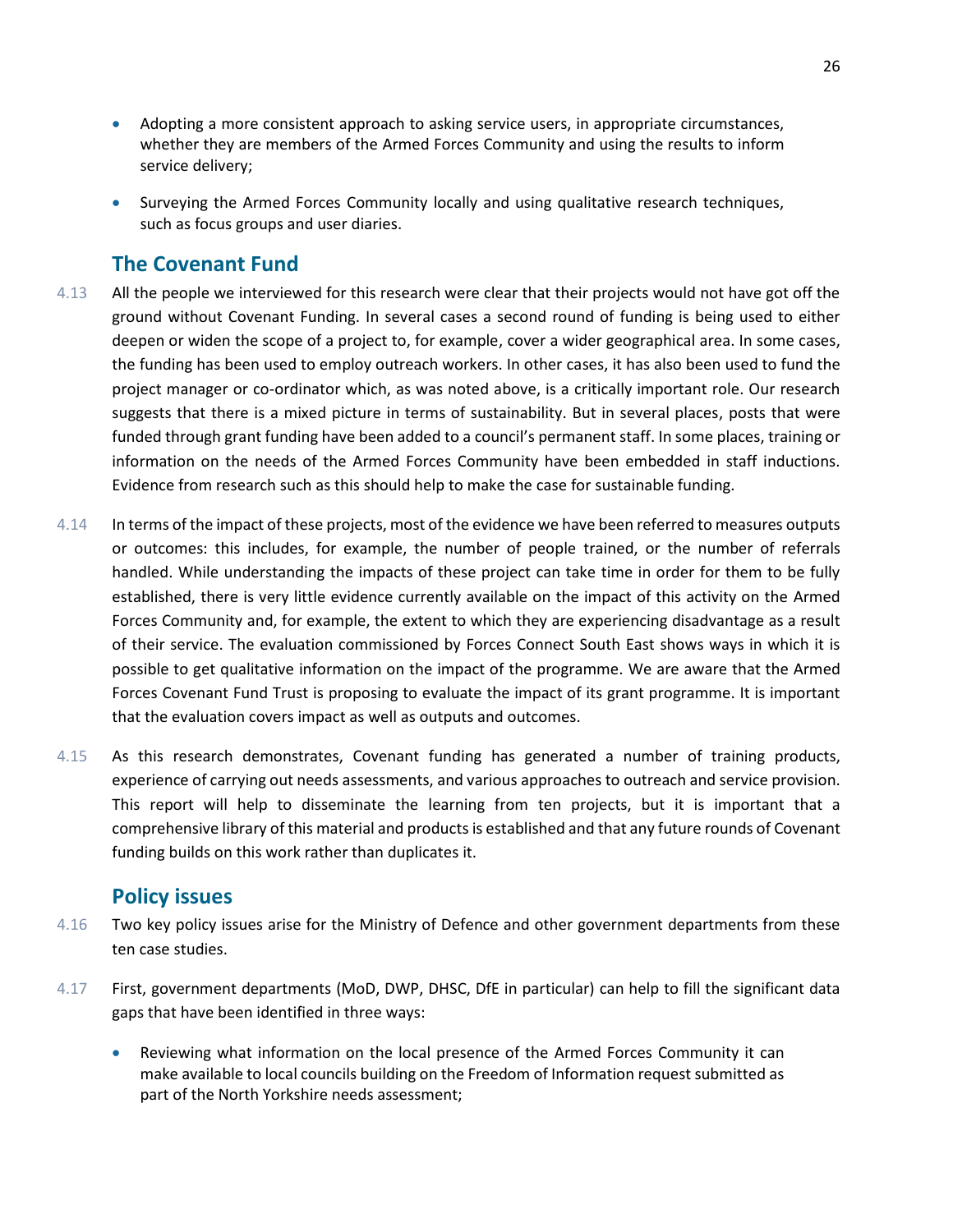- Supporting a concerted effort by local councils and other service providers, including the health service, police and DWP to ask service users, in appropriate circumstances, whether they are members of the Armed Forces Community and using the data collected to improve commissioning and service planning.
- Working with councils, in particular those which have not received Covenant funding, and which are not as engaged in delivering the Covenant, to ensure that capacity remains to further strengthen the local delivery of the Covenant.
- 4.18 Second, it is clear from several of these case studies, and other work, that the Armed Forces know which people leaving service are most likely to face challenging circumstances. Greater collaboration with service providers during, before and after transition could help to meet the needs of these people and prevent them from needing longer term and expensive state support.